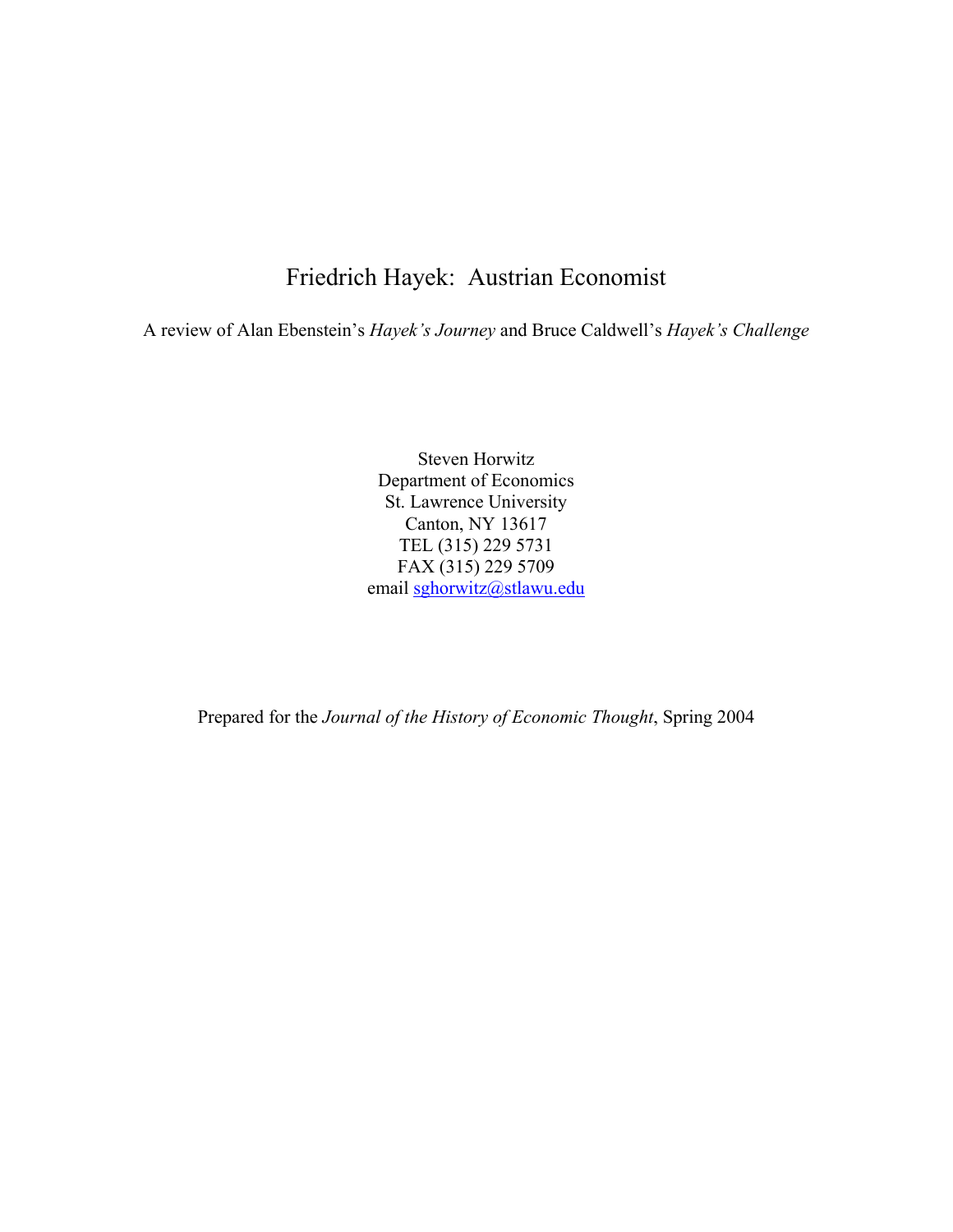Friedrich A. Hayek was an Austrian economist. Although this is perhaps not the most controversial claim put forward in the history of economics, it is one that needs to be repeated and revisited from time to time. Over the last twenty to thirty years, there has been an avalanche of scholarly and popular work on Hayek. The scholarly work was likely prompted by his having received the Nobel Prize in 1974 and the subsequent revival of Austrian economics (and the continuing criticisms of, and searches for alternatives to, the mainstream of modern economics). The popular work reflects the revival of classical liberalism more broadly, both in the world of ideas and in the events of the 1980s and 1990s, such as the fall of the Berlin Wall and the rise of the global marketplace. Hayek's name is invoked as the source of a great number of economic and political ideas these days, both for the better and the worse. Often times, these treatments, especially but not only the popular ones, misunderstand key Hayekian themes. The main reason they do so is that they forget that the entire edifice of Hayek's social and political thought is built upon the foundations of the ideas he first engaged as a young man, those of the Austrian school of economics.

 This argument is made clear in the contrast between two recent books on Hayek's thought. Alan Ebenstein's *Hayek's Journey: The Mind of Friedrich Hayek* is a companion volume to his *Friedrich Hayek: A Biography* that appeared a couple of years ago. Ebenstein's volume is not a critical exploration of Hayek's thought, but an attempt to delve somewhat more deeply into Hayek's ideas than he did in the biography and to draw linkages between Hayek and other major thinkers who either influenced him or with whom his work can be contrasted. The chapter titles thus vary between topics, book titles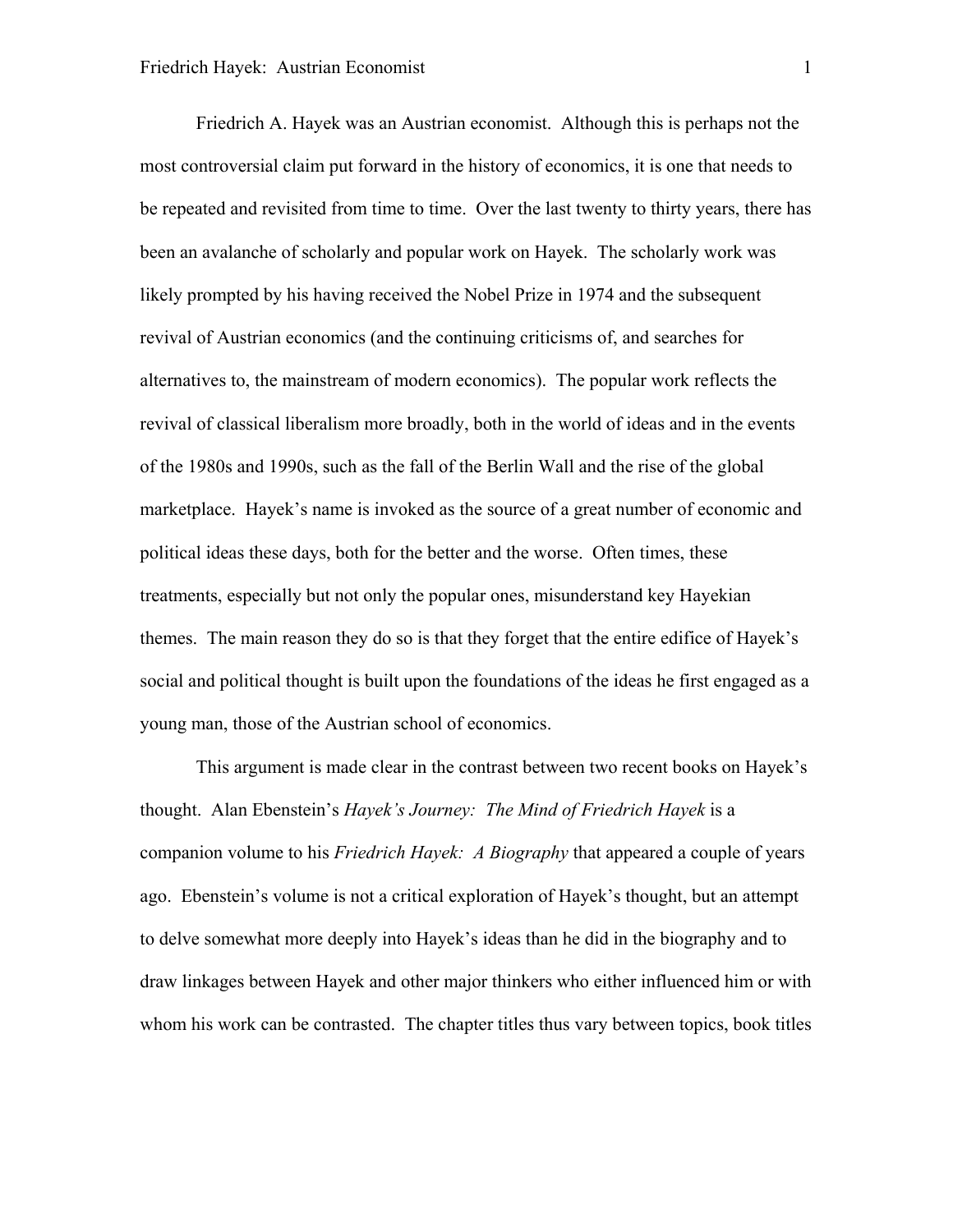of Hayek's, and the names of other major thinkers. In less than 250 pages of text, Ebenstein tries to cover a great deal of intellectual ground.

 Bruce Caldwell's *Hayek's Challenge: An Intellectual Biography of F. A. Hayek* is the culmination of about twenty years of Hayek scholarship. Caldwell's book, which comprises about twice the length of Ebenstein's, also traces Hayek's intellectual evolution more or less chronologically. However, Caldwell takes on this evolution with a more particular task in mind. Where Ebenstein's book reads like a laundry list of topics that are designed to introduce Hayek's ideas to the newcomer, Caldwell's approaches Hayek with an eye toward what his life's work has to say to economists. The result is that Caldwell provides a clear argument about Hayek's evolution that holds his narrative together, while Ebenstein's book leaves the reader, and certainly the economist reader, wondering just what it was all about. Caldwell's focus is on Hayek's continual return to methodology as central to finding the unifying themes in Hayek's work, but he also rightly situates those methodological, and later psychological, issues in the context of Hayek's immersion in the Austrian school of economics.

 In discussing these two books, I want to put forward an argument of my own. Hayek's ongoing concerns with methdology and the nature of human knowledge were the result of him having been on the losing end of the two great debates of the 1930s, the debate with Keynes and the socialist calculation debate. The reasons he was perceived, at the time and for many years after, to have lost those debates had everything to do with the method and content of Austrian economics. In the aftermath of those debates, his continued search for answers to questions about knowledge, science, and the structure of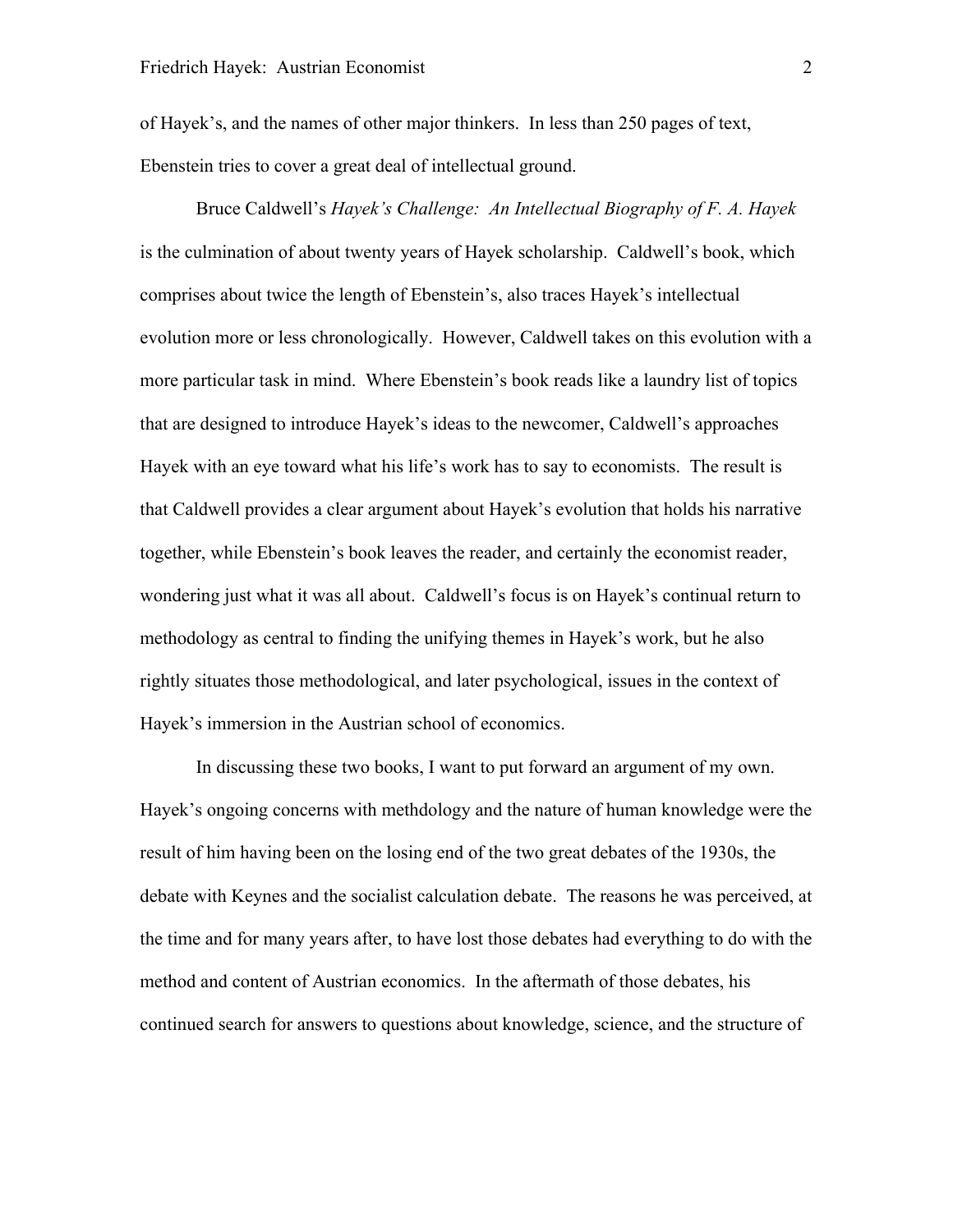social order can be understood as his ongoing attempt to figure out why arguments that seemed obviously right to him could not be understood by those with whom he disagreed. This is why, as Caldwell recognizes, Hayek's 1952 book on theoretical psychology, *The Sensory Order*, is so central to understanding the intellectual path he carved. Hayek's work on the nature of the mind is the link between the Austrian economics of his early years and the reconstruction of classical liberalism that dominated his later years. Hayek's diagnosis of the failure of Austrian economics between the wars led him to revisit issues of methodology, knowledge, and the nature of science, which in turn, led him to a reconceptualization of the liberal order. Caldwell's book more or less makes this argument, and Ebenstein's book fails to see it, because Caldwell better understands Hayek's economics and its Austrian pedigree.

### **Ebenstein's** *Hayek's Journey*

 Ebenstein's (2001) biography of Hayek received a good deal of attention, both in the scholarly journals and popular press. Its strength was that it was one of the few, if perhaps the only, really comprehensive treatment of Hayek's life. In addition, Ebenstein made largely effective use of the Hoover Archives and other primary source material to add texture and context to Hayek's life that had not previously made it into print. To that extent, it was a notable contribution to Hayek scholarship. However, the book's weakness, in the eyes of many Hayek scholars, was how well Ebenstein really understood Hayek's Austrian school approach to economics. On a number of fairly technical issues, Ebenstein did not seem to provide an accurate understanding of what Hayek's position entailed. It is also true that Ebenstein made it clear that he did not *agree* with Hayek's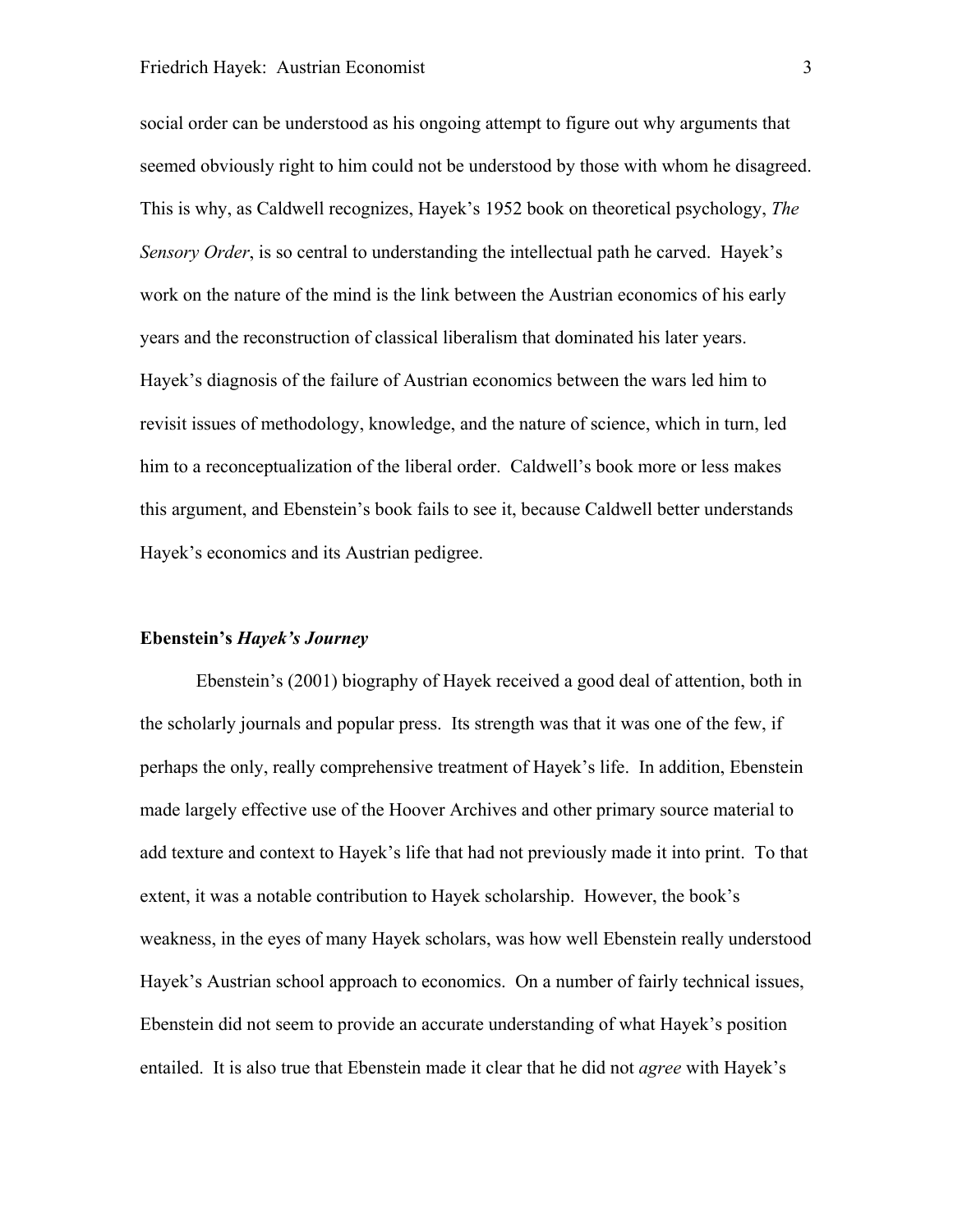technical economics, and was fairly skeptical of whether they amounted to a genuine contribution to economic knowledge. However, the claim put forward by some was that agreed or not, Ebenstein just got Hayek wrong in places.<sup>[1](#page-27-0)</sup>

 One might expect the concerns raised in those criticisms to be addressed in this companion volume, which promises on the dust jacket flap a "deeper journey into [his] mind" and "an in-depth look at the evolution of his thought." Unfortunately, neither promise is fulfilled. What we get is a series of "once over lightly" treatments of Hayek's ideas and books, and a variety of attempts to link Hayek's thought to major thinkers of his time. In addition, the production and editing of the book get in the way of following the content that is there. One hates to nit-pick, but a book that offers itself as a major treatment of Hayek's ideas should at least spell his first name correctly on the front cover, specifically the one line, small font blurb for the earlier biography. In addition, consistently misspelling Shackle as "Shakle" as well as repeating significant chunks of text in multiple chapters, suggest a book that was put together in a hurry and insufficiently edited. And in a consistent error that will particularly frustrate readers of this journal, Ebenstein often refers to historians of economic thought as "economic historians." Such an error might be forgivable in some circumstances, but in a book that should be relying on the secondary literature in the history of economic thought, and presumably one that would be edited by someone sufficiently alert to catch that error, it gives the reader pause for concern about the reliability of the content.<sup>2</sup>

 The most frustrating thing about the book's content is the apparent lack of any unifying theme or argument in the text. Ebenstein often writes a series of sentences or paragraphs that are a collection of declarative statements about what Hayek believed or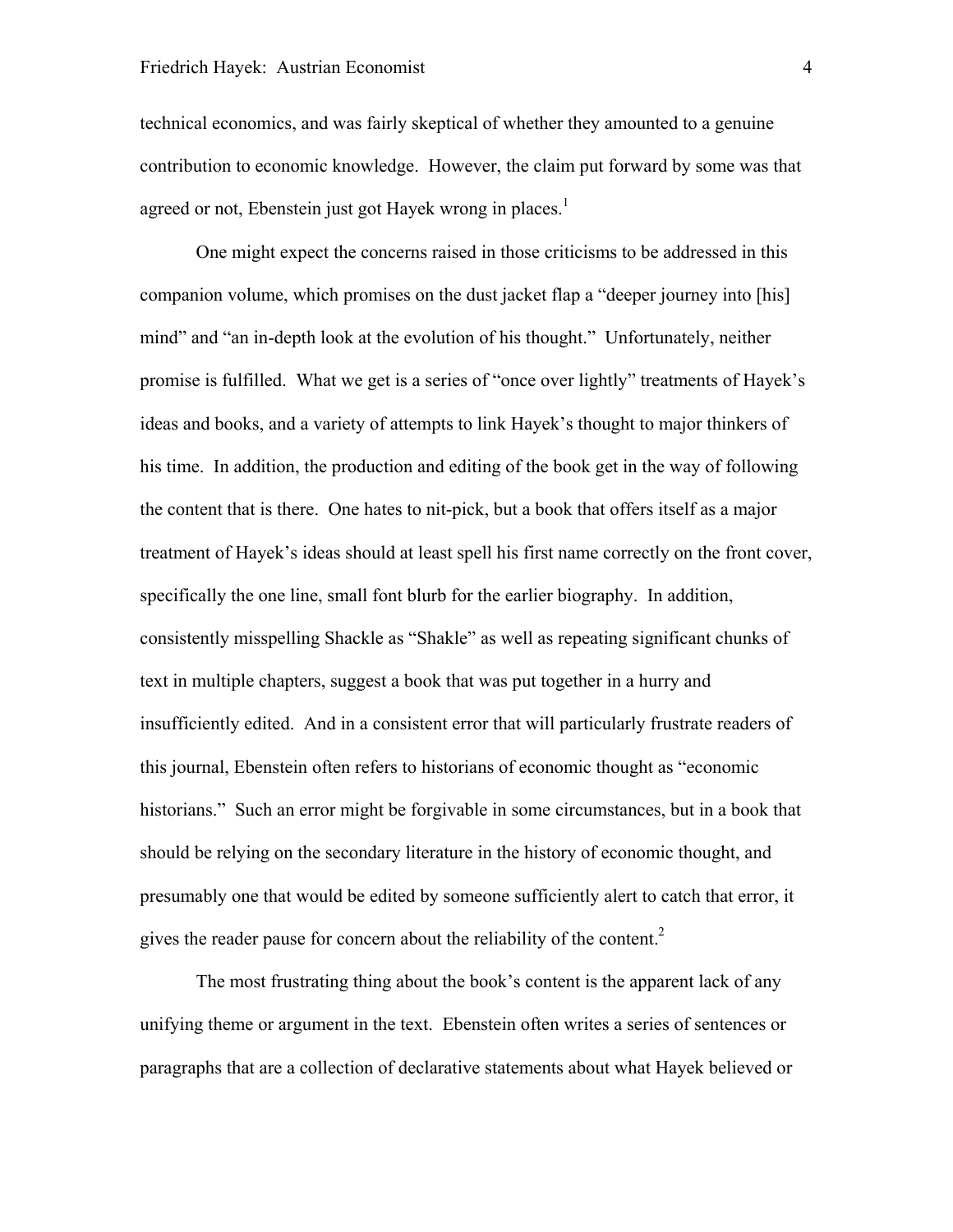did, but what we never get is any sense of what the big picture is. What should one walk away from after studying Hayek's "journey?" Even at the very end of the introduction, where one would logically expect some sort of thesis or argument like this, we get more description of Hayek, with no grander vision. Upon my first reading, I was more than a little surprised when I turned the last page of the introductory chapter, expecting more from an introduction along such lines, only to find that the first numbered chapter began there. Perhaps this problem is magnified by its constrast to Caldwell, who, as we shall see below, has a very clear narrative he wants to give to Hayek's lifework. Ebenstein's book comes across as a series of vignettes of Hayek's own work and its relationships to others. Too often, just as the individual chapters seem to be building toward some larger conclusion, Ebenstein veers off into historical or biographical or personal details that seem only loosely related to the topic at hand. For example, the chapter on "Money and Capital" ends with brief history of Austrian economics in the  $20<sup>th</sup>$  century, while the chapter on "Later Monetary Work" goes from Hayek's late work on inflation to three concluding paragraphs that discuss a profile of Hayek that appeared in a London newspaper and a long quote from Arnold Plant, neither of which have anything to do with Hayek's monetary work.

 In reading the advance material and the dust jacket, where it promised "In individual chapters devoted to the great influences on Hayek, Ebenstein looks at" a number of important thinkers, including Keynes, Marx, Freud and others, a reader might anticipate chapter-length treatments of those folks. Instead, we get Marx, Mill, and Freud treated in one six-page chapter. Marx is treated in four paragraphs, Mill gets a little over two pages, and Freud gets five paragraphs at the end. All three of these would have made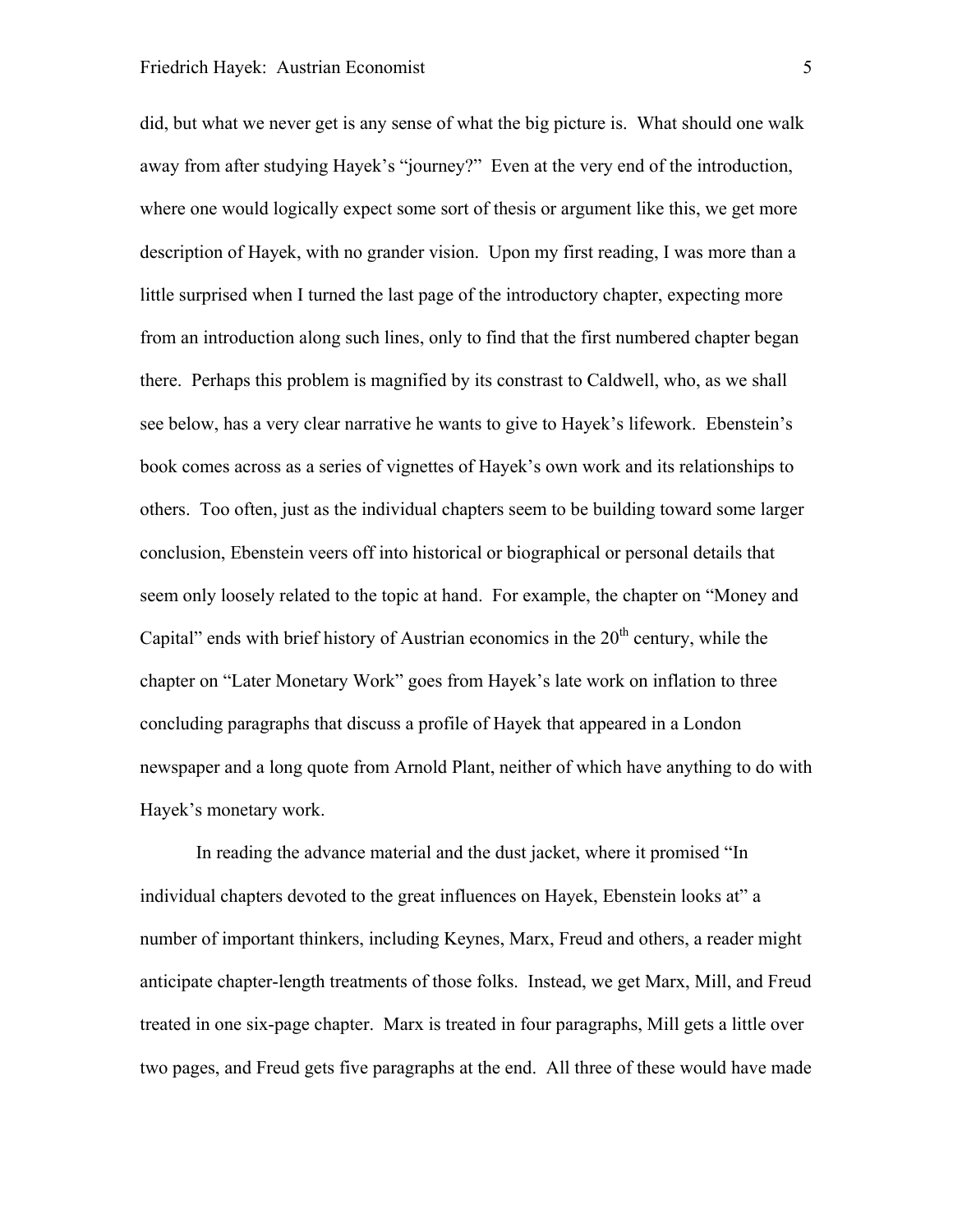excellent material for an in-depth comparison and contrast with Hayek, with serious work on Hayek and Mill being long overdue. A Hayek-Freud investigation would also be of serious scholarly value. But what we get here is barely an appetizer on that count, with a long quote from Hayek taking up most of one paragraph, and no attempt at all to explain Freud's contributions nor a demonstration of why "most of his thought can be relegated to the historical development of ideas" (Ebenstein 2003: 162).

 Keynes does get a chapter of his own. However, the vast majority of the chapter is an explication of Keynes' views. A small number of paragraphs touch on aspects of the personal relationship between him and Hayek, but there is nothing about the substantive doctrinal differences between the two. Ebenstein gets Keynes largely right, but one wonders why it was important to lay Keynes' ideas on the table if he was not going to engage in some potentially fruitful comparisons between the two. After a discussion of the publication of Keynes' *Treatise* and Hayek's famous review of it, Ebenstein (2003: 84-85) says, "It is unnecessary to discuss this in depth here, as it appears in many other places." Its appearance elsewhere is beyond dispute, but if one wants to venture into the mind of Hayek, then a discussion of that review and its place in Hayek's thought certainly seems to be warranted. Staying at the level of "Suffice it to say, Keynes favored expansive monetary and fiscal policies, and Hayek did not" (Ebenstein 2003: 85) might work for a reader who has never encountered Hayek before, but for those who have, it is not enough. There's little in the chapter on Keynes that could not be found in any of the numerous biographies of Keynes, and certainly with more depth and attention to the secondary literature. It is simply not clear what these chapters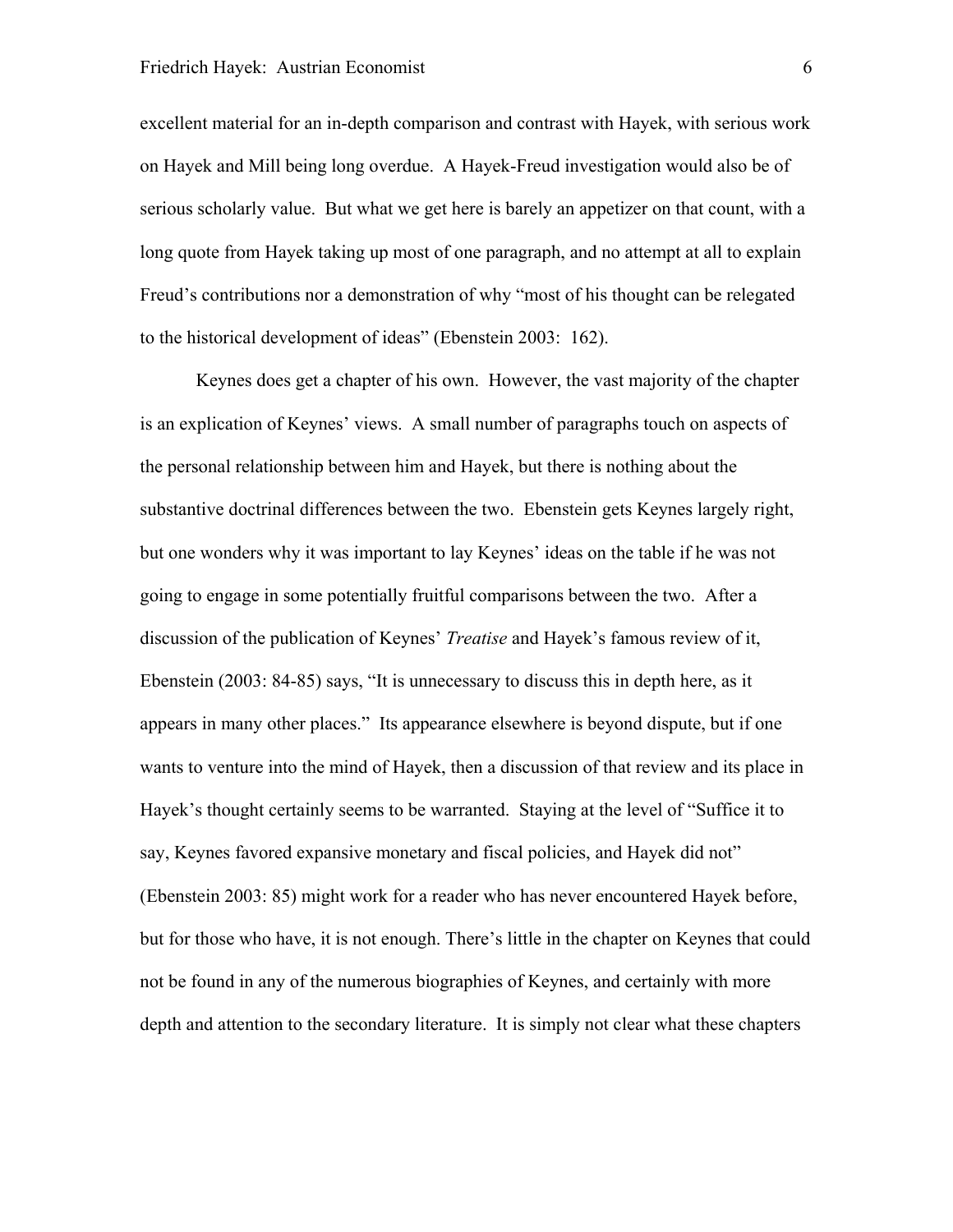on these thinkers add to our understanding of the mind of Hayek, when little is done to compare and contrast them, or explore the secondary literature.<sup>3</sup>

 On the substance of Hayek's thought, Ebenstein more or less gets things right at the level in which he is engaged. There are two points in particular that are highlights of his treatment of Hayek. One very simple one is his refusal to read Hayek as a "conservative." Although the treatment is brief, and one wishes for more, he does justice to Hayek's postscript to *The Constitution of Liberty* where Hayek articulated his case for why he is not a conservative. What Ebenstein (2003: 154) argues is that Hayek's antipathy to conservativism is related to its, and Hayek's, views of knowledge. In that essay, Hayek rejected conservativism's "propsensity to reject well-substantiated new knowledge because it dislikes some of the consequences which seem to follow from it." Hayek's life-long concerns with the generation and communication of knowledge, as well as his commitment to a scientific world-view (about which more below), led him to a commitment to the growth of knowledge and truth before politics. In Hayek's mind, and Ebenstein rightly draws attention to it, this was at odds with conservativism.

 One issue that Ebenstein raises briefly also deserves some attention as it is central to Kenneth Hoover's (2003) recent book on Keynes, Laski, and Hayek. In all of the prior biographical work on Hayek, next to nothing was discussed about his divorce and remarriage, despite the many maneuverings and bad feelings that surrounded it. Briefly, Hayek used his move to the US as an opportunity to divorce his wife Hella so that he could marry his first love, his cousin Helene. Ebenstein's discussion gives some background about the machinations Hayek went to, including taking a job in Arkansas for a semester to take advantage of their more liberal divorce laws, so that he could leave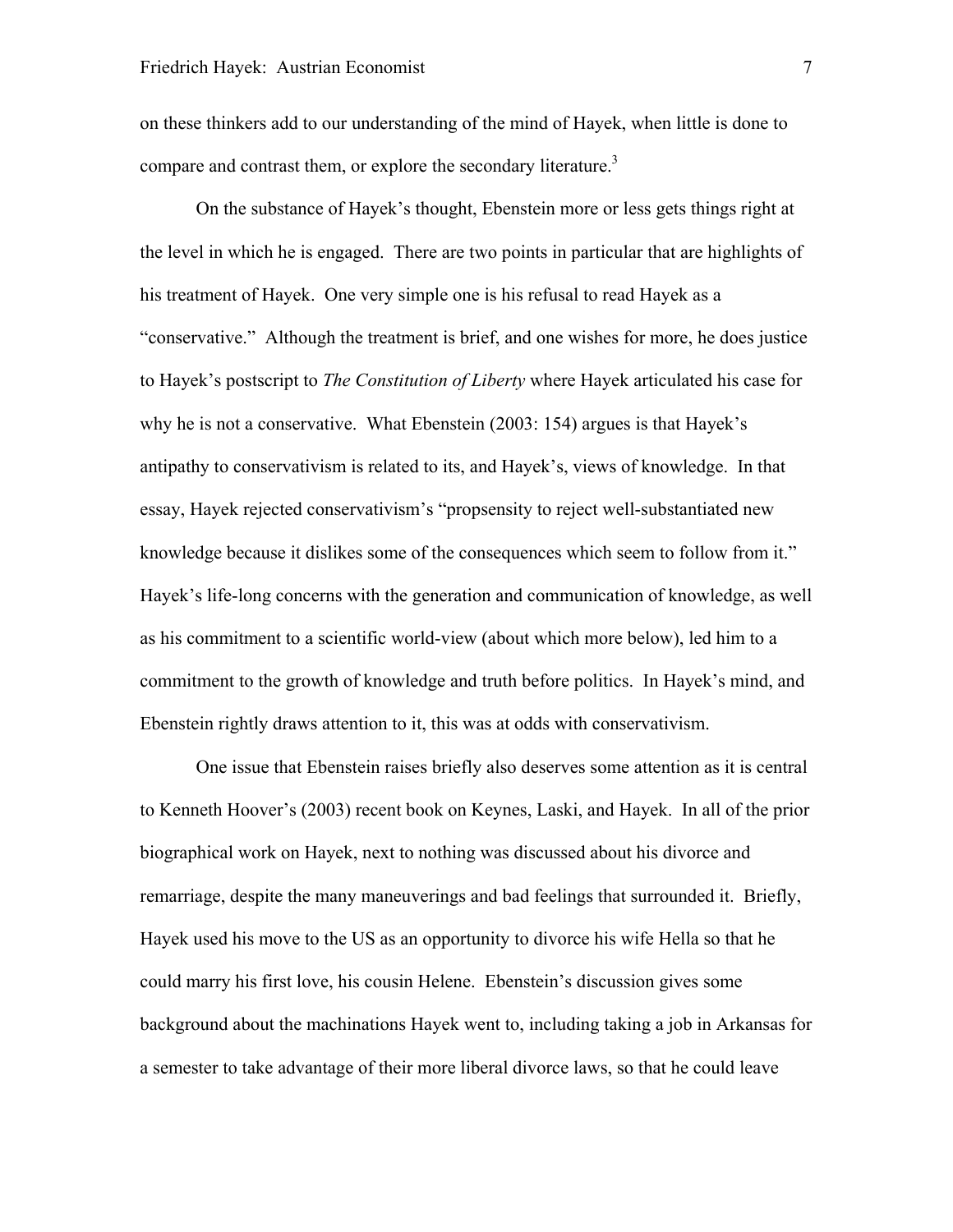Hella without her consent. There is also some discussion of the apparently meager support Hayek left for his children. In his book, Hoover sees this event as reflective of an underlying psychological disposition in Hayek that explains some of his later more radically anti-state views.<sup>[4](#page-27-3)</sup> Ebenstein, rightly in my view, draws no great conclusions from the events surrounding the divorce. His discussion, however, marks the first real appearance of this issue in Hayek scholarship and it is sure to generate further discussion as more archival materials come to light in response to the story Ebenstein tells here.

 In the end, though, the book's greatest flaw is not in its presentation or the other surface issues, but in its lack of a story to tell. After 250 pages, Ebenstein has provided little help in figuring out what the larger meaning of Hayek's work is, either for economists or other intellectuals. This is largely due to a lack of attention to the secondary literature on Hayek. With the exception of a useful, but still mostly descriptive, bibliographic essay at the end, there is little recognition that there are issues of interpretation and theoretical controversies that permeate the contributions that the main text explores. For economists trying to ascertain what Hayek's contribution might have been and what implications it has for the practice of economics, Ebenstein's book will be of little help.

#### **A digression on** *The Fatal Conceit*

 For historians of economic thought, and ideas more generally, as well as Hayek scholars, one of the more fascinating questions addressed in both books is what Caldwell (316) terms "the interpretive puzzle" of *The Fatal Conceit* (1988). There are two intertwining stories about the production of that book that set the context for its ideas.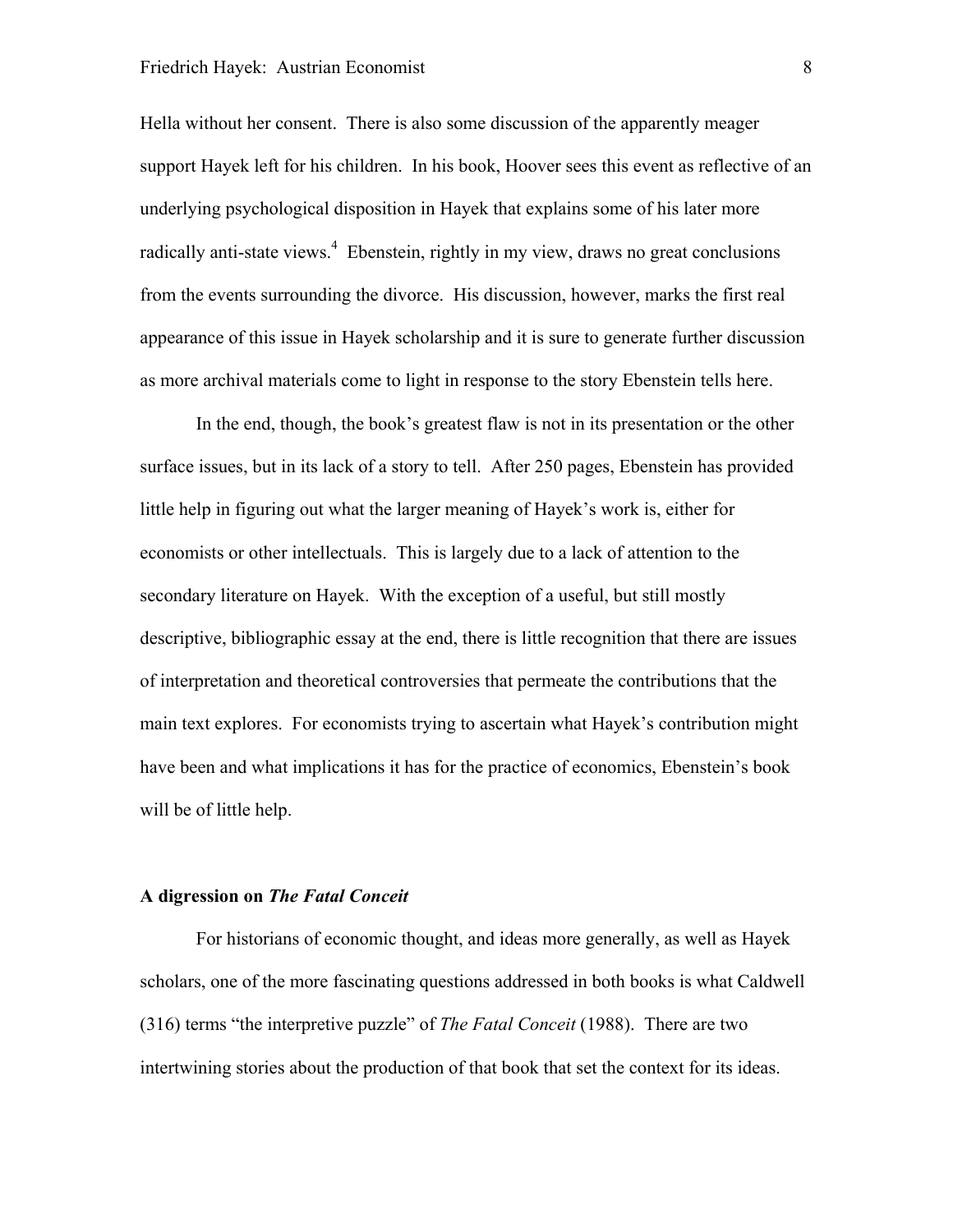The first is the evolution of the book itself, from an original project that was to be a grand debate on socialism among mulitple thinkers, to a much longer project than the final result produced by Hayek himself that was largely drafted in the early 80s, to the final product of 1988. The second is the unclear role that the then-editor of Hayek's collected works, W. W. Bartley III, played in its authorship. Ebenstein's chapter on the book does an excellent job of exploring these issues, as well as giving the reader a sense of what was in the manuscript chapters of the longer version that never made it to print, including a detailed table of contents for that longer version. Having once had possession of several of those chapters (courtesy of Pete Boettke and Victor Vanberg, the latter of whom was at the Liberty Fund conference in 1982 at which the longer draft was discussed), I can vouch for both Ebenstein's and Caldwell's discussion of them. In particular, both note that there was much more economics in the longer version than in the final version. Both suggest that the deletions were the result of Bartley's editorship. Whatever the cause, the deletion of those chapters is unfortunate because there was much in there of interest to modern Hayek scholars and Austrian economists. Hayek revisited his ideas on competition, macroeconomics, the use of statistics, and the hubris of reason and scientism. It also contained a chapter on "the muddle of the middle" and a final chapter on "underdevelopment and environmentalism," the former of which is a fascinating read in and of itself, and both are interesting evidence about the importance economics had for Hayek even toward the end.

 The role that Bartley played in the final version of the book is also hotly contested. In the wake of the very negative reception the longer draft got at the 1982 conference, and in light of Hayek's declining health, Bartley was brought in to edit the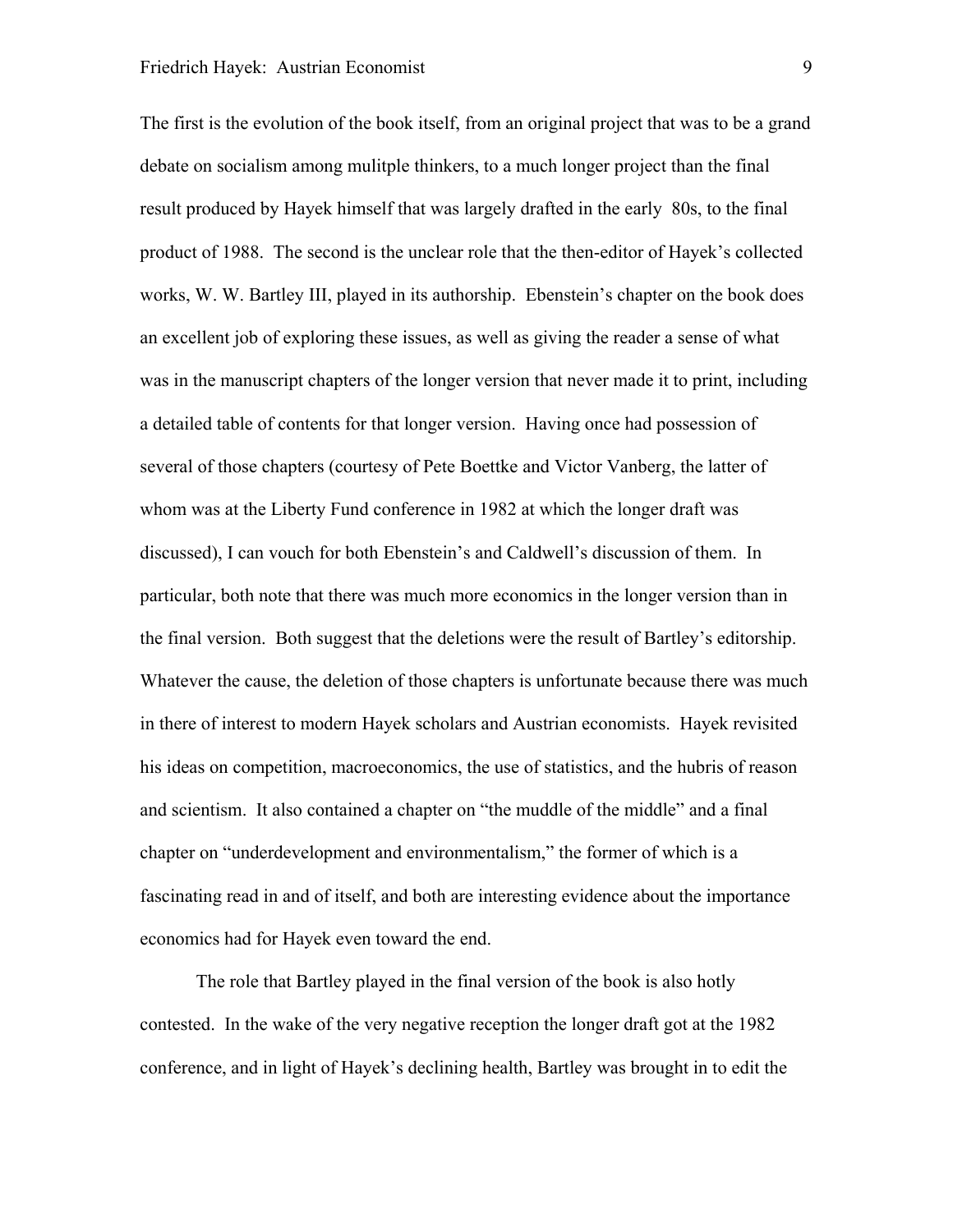manuscript. The interpretive puzzle is how much of the critical rationalism and group selection themes that permeate the book are really Hayek's. By around 1985, Hayek had, according to Ebenstein (224), most of the first seven chapters ready for publication when Bartley assumed a greater role in the process and began to engage in some very heavy editing and rewriting of the material already completed. By 1987, Hayek began to express the view that the book should appear under both of their names as it had become, according to Ebenstein's reading of letter from Hayek, "as much Bartley's as Hayek's." Ebenstein also offers some evidence about differing writing styles between Hayek and Bartley that points to a fairly heavy Bartley hand in the final product, particularly in its emphasis on Popperianism and evolutionary epistemology. Ebenstein includes Jeffrey Friedman's account of the work he did as Bartley's research assistant in 1986, where Friedman asserts that passages that he wrote for Bartley about how Hayek might have responded to more contemporary thinkers then appeared verbatim in print (228). That a book under Hayek's name would include material written by someone that Hayek never even met certainly poses interpretive difficulties.

Caldwell also has a brief discussion of this set of issues that provides one new piece of evidence to this puzzle. This discussion is not as detailed as Ebenstein's but does reach the same general conclusion: whatever the editing that Bartley did, the core of *The Fatal Conceit* remains true to the themes of Hayek's life-work. For Ebenstein (228), "the essential body of even the published [book] was mostly Hayek's." Caldwell concludes, "two of the themes of *The Fatal Conceit* very evidently derive from Hayek," namely the emphasis on the "conjectural history" of our cultural evolution and the explanation of where Western intellectuals erred in attempting to understand that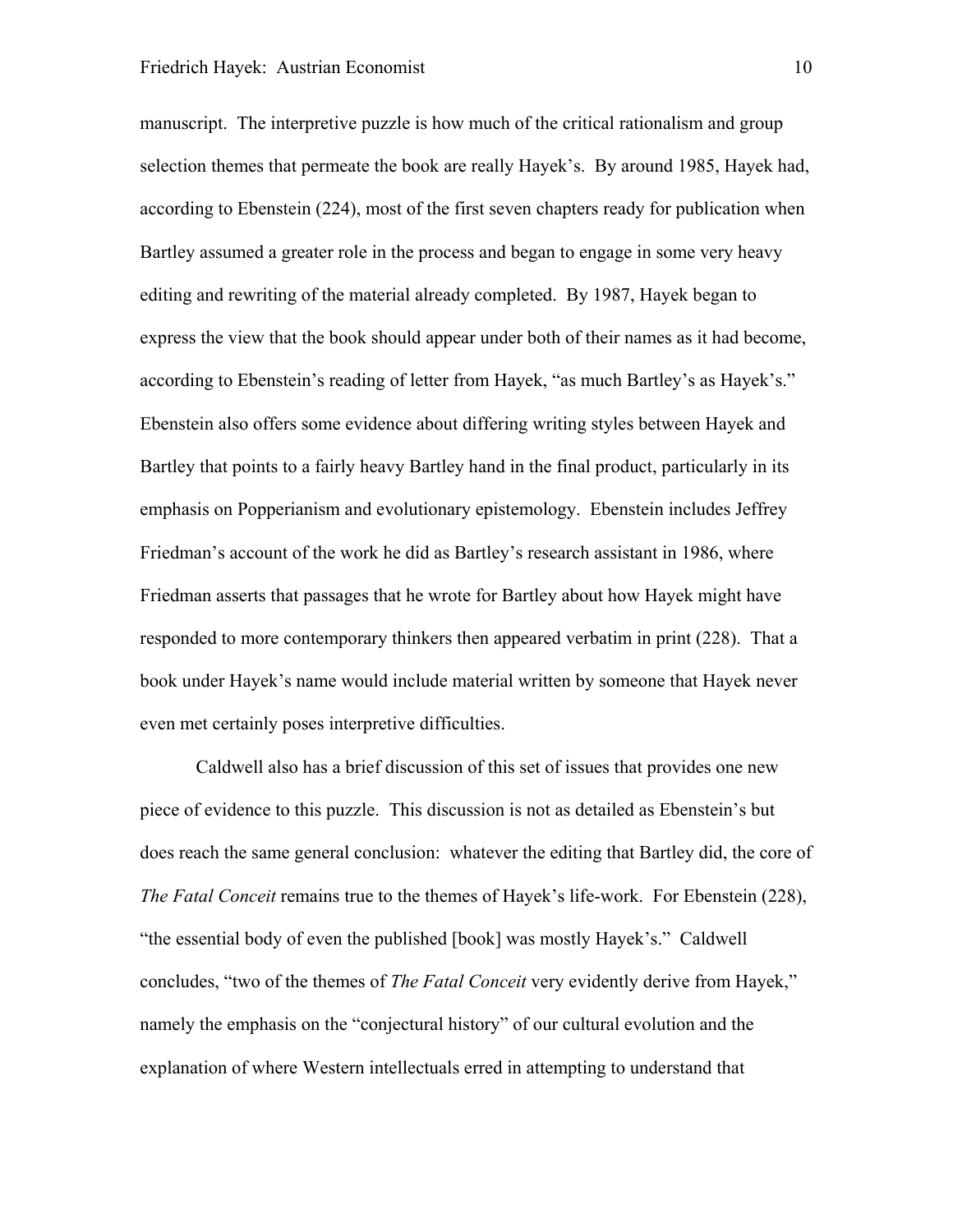evolutionary process (319). The new evidence that Caldwell brings appears in a footnote where he reports on a preliminary computer analysis of parts of the book that compared the prose to sections of *Law, Legislation and Liberty*. The results showed some "definite divergence" between the two books. However, Caldwell also reports that Hayek submitted his English prose to colleagues for correction before he sent work to a publisher, which would make the computer analysis less telling.

 The end result of all of this is a book that has to be treated gingerly within the broader scope of Hayek's work. Ebenstein's evidence and the story that Caldwell tells about Hayek's work more generally (to be explored below) both suggest that some of the elements of *The Fatal Conceit* seem at odds with it being true to Hayek's vision. As more archival material becomes available, some of these mysteries may get greater clarity, but with the two principals both having passed on, disentangling the Hayek from the Bartley will never be complete. In the end, historians of ideas will have to render their best judgments about which parts seem to fit and which parts seem not to, and the accuracy of those judgments will likely correlate highly with the degree to which the interpretive frameworks those historians deploy render Hayek's corpus intelligible and the ways in which they interpret Hayek's other works.

#### **Caldwell's** *Hayek's Challenge*

In contrast to the disorganized description that characterizes much of Ebenstein's book, Bruce Caldwell's *Hayek's Challenge* successfully weaves a story of Hayek's intellectual contributions. In fact, Caldwell's book is perhaps the best sustained treatment of Hayek's contributions to economics ever written, and the most important book on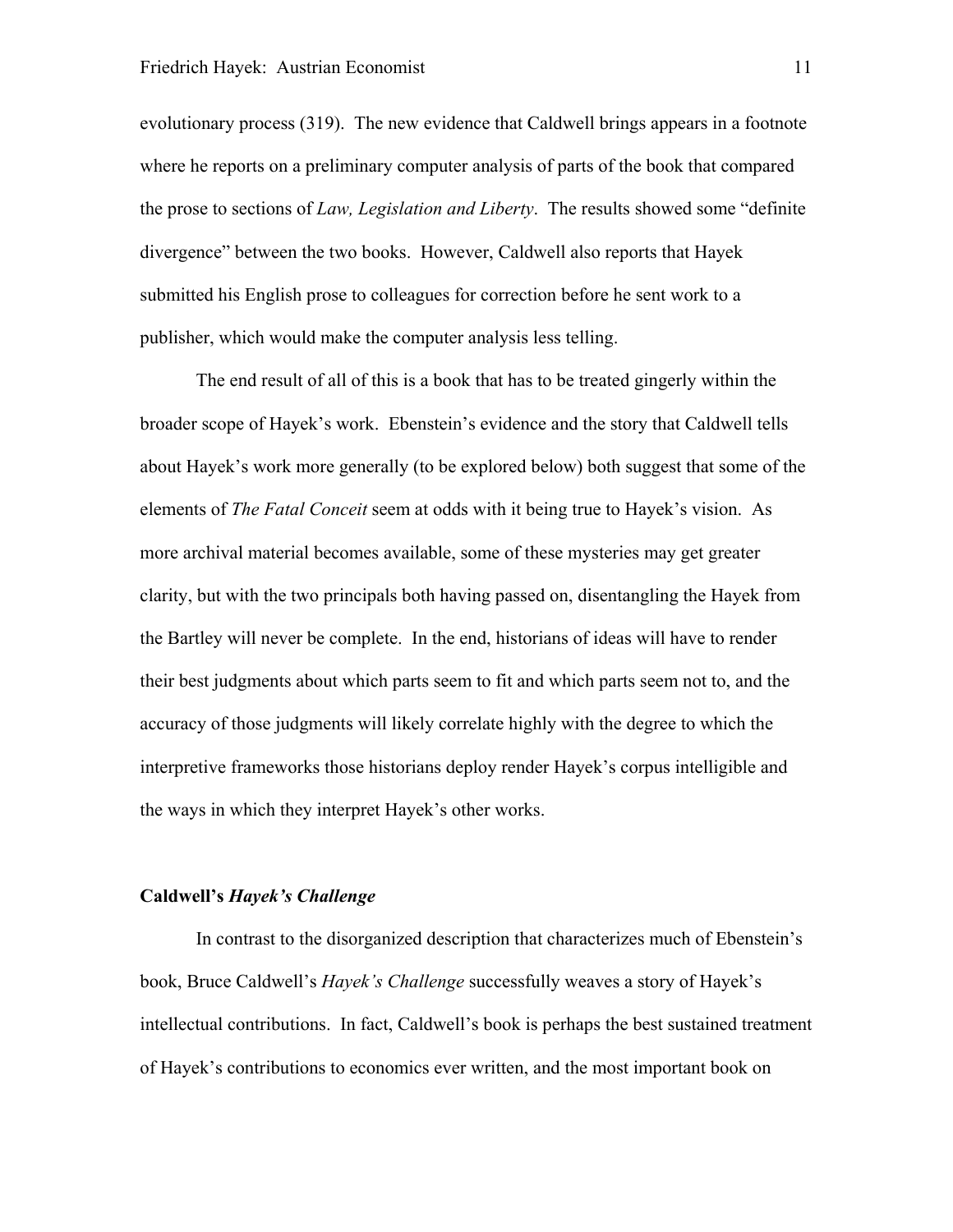Austrian economics published in at least a decade. In addition to making use of archival materials, Caldwell links the evolution of Hayek's thought to ongoing issues in the mainstream of economic thinking as well as the voluminous secondary literature on Hayek, Austrian economics, and the history of economic thought. There is much that could be said about the various contributions this book makes to Hayek scholarship, but I wish to emphasize three in the discussion to follow. First, is Caldwell's excellent treatment of the historical context for the emergence of the Austrian school. The second is the central role played by *The Sensory Order* in making sense of Hayek's corpus. Finally, and perhaps most originally, Caldwell offers a new interpretation of the evolution of Hayek's methodological views over the course of his career. He views Hayek's shift from the dichotomy of the natural vs. social sciences to the dichotomy of simple vs. complex phenomena as providing a key for understanding Hayek's post-World War II intellectual trajectory.

 Caldwell's first five chapters set the stage for the emergence of Hayek's work in the 1920s by exploring the origins of the Austrian school in the  $19<sup>th</sup>$  century. These chapers taken together are a concise, accurate, and historically-contextualized introduction to Austrian economics and many of the issues that Hayek would address during the course of his career. Too much Hayek scholarship does not take seriously the fact that Hayek was, and remained, an Austrian economist throughout his career. Caldwell brings this to the fore by locating Hayek's intellectual context in the birth of the Austrian school in the 1870s and 1880s in the battle between Menger and Schmoller and the younger German Historical School. He also concludes this group of chapters with a discussion of the emergence of positivism and socialism in early  $20<sup>th</sup>$  century Vienna.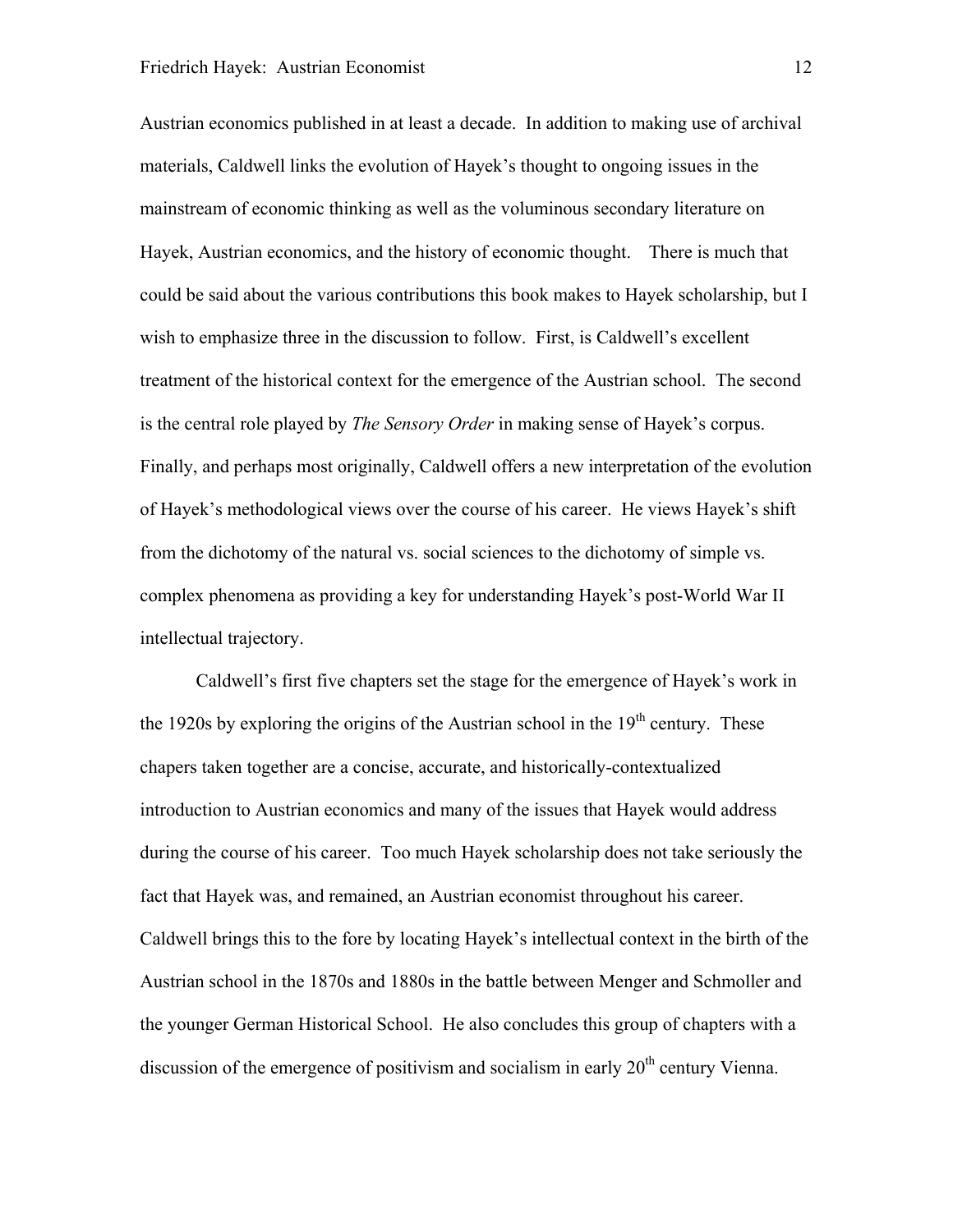These two contexts matter significantly for Hayek's later work. Caldwell's treatment of Menger focuses on his work on the origins of social institutions and its relationship to the *methodenstreit* rather than just on his co-development of marginalism, or even his subjectivism. What is of interest in that debate is that Menger was attempting to show that explanations of historical phenomena required that one bring a theoretical framework to bear on them. One could not just engage in pure description to explain historical processes. As Caldwell argues later, this position of Menger foreshadows the emphasis on theory-laden knowledge that would emerge out of Hayek's work in theoretical psychology. In this way, Menger was trying to "out-history" the Historicists by arguing that to achieve their stated ends of rendering history intelligible, they would have to make use of the framework he laid out in the *Principles*. In doing so, he was also demonstrating how one could explain the emergence and evolution of social institutions and, by implication, other complex phenomena. The historical verdict on who "won" the *methodenstreit* is less interesting than the ways in which it affected subsequent work and how it has come to be viewed since. One notable point raised by Caldwell (74, emphasis in original) is that:

When it had finally died down, the Austrians were known as the subjective utility *marginalists* rather than as theorists who aimed to explain the *origins of social institutions*.

It is the latter description of Menger's project that provides the context for Hayek's work.

 Caldwell's chapter on positivism and socialism in turn-of-the-century Vienna provides an important under-discussed piece of the Hayek story. Here he explores the development of Austro-Marxism and the contributions of Schumpeter and Neurath,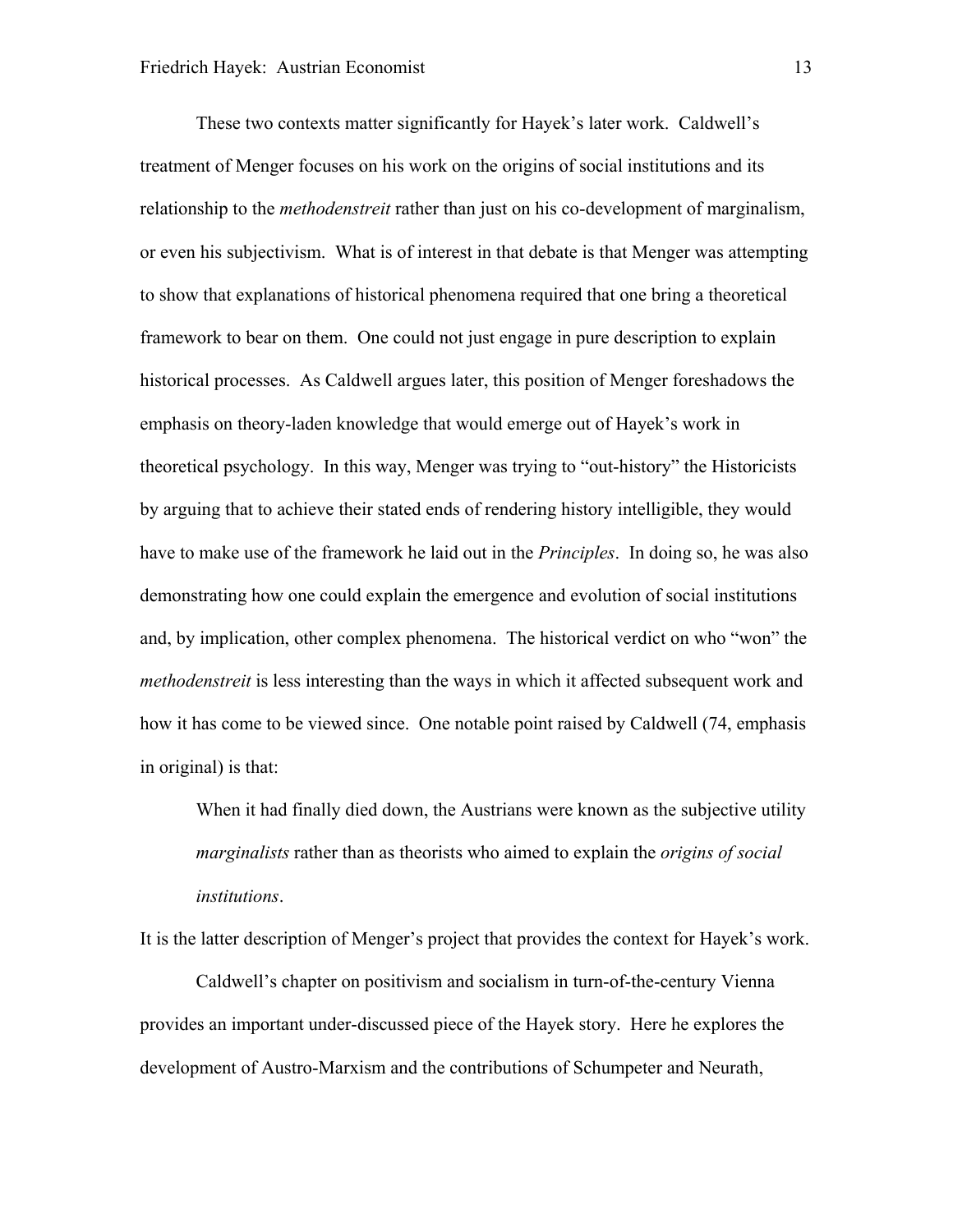including the latter's role as the in-house social scientist of the Vienna Circle. It is in Schumpeter that Caldwell identifies the emergence of positivism as a way of claiming the mantle of science and linking it to the general equilibrium approach of Lausanne, in contrast to the subjectivism of the Austrians. Neurath's belief in the possibility of a moneyless economy planned in accordance with economic statistics and real physical quantities represented a further synthesis of positivism and socialism. His rejection of the subjectivist conceptions of "utilty" and "value" was consistent with the logical positivist rejection of "metaphysical" constructs throughout philosophy (Caldwell 2003: 115). It was into this mix of positivism and socialism that Ludwig von Mises's work on the impossibility of calculation under socialism emerged in the early 1920s. Although Mises's original 1920 article was largely aimed at Neurath, as a result of their mutual participation in the Bohm-Bawerk seminar, Neurath was hardly the only person holding a similar position around that time.

 The relevance for Caldwell's rendering of Hayek is that Mises's critique of socialism was both theoretical and methodological. As Caldwell (119) points out, "Mises's critique of socialism left untouched the philosophical arguments of Neurath and other positivists concerning the metaphysical (hence suspect, if one were a positivist) nature of economic reasoning." Much of Mises's subsequent work in the 1920s and 30s was geared toward making the argument for philosophical legitimacy of the subjectivist approach. Mises relationship with Max Weber and then others in the famed *Miseskreis*, gave him the opportunity to develop a sophisticated view of the social sciences that avoided both positivism and historicism. It was in this period of Mises' work that Hayek entered the picture.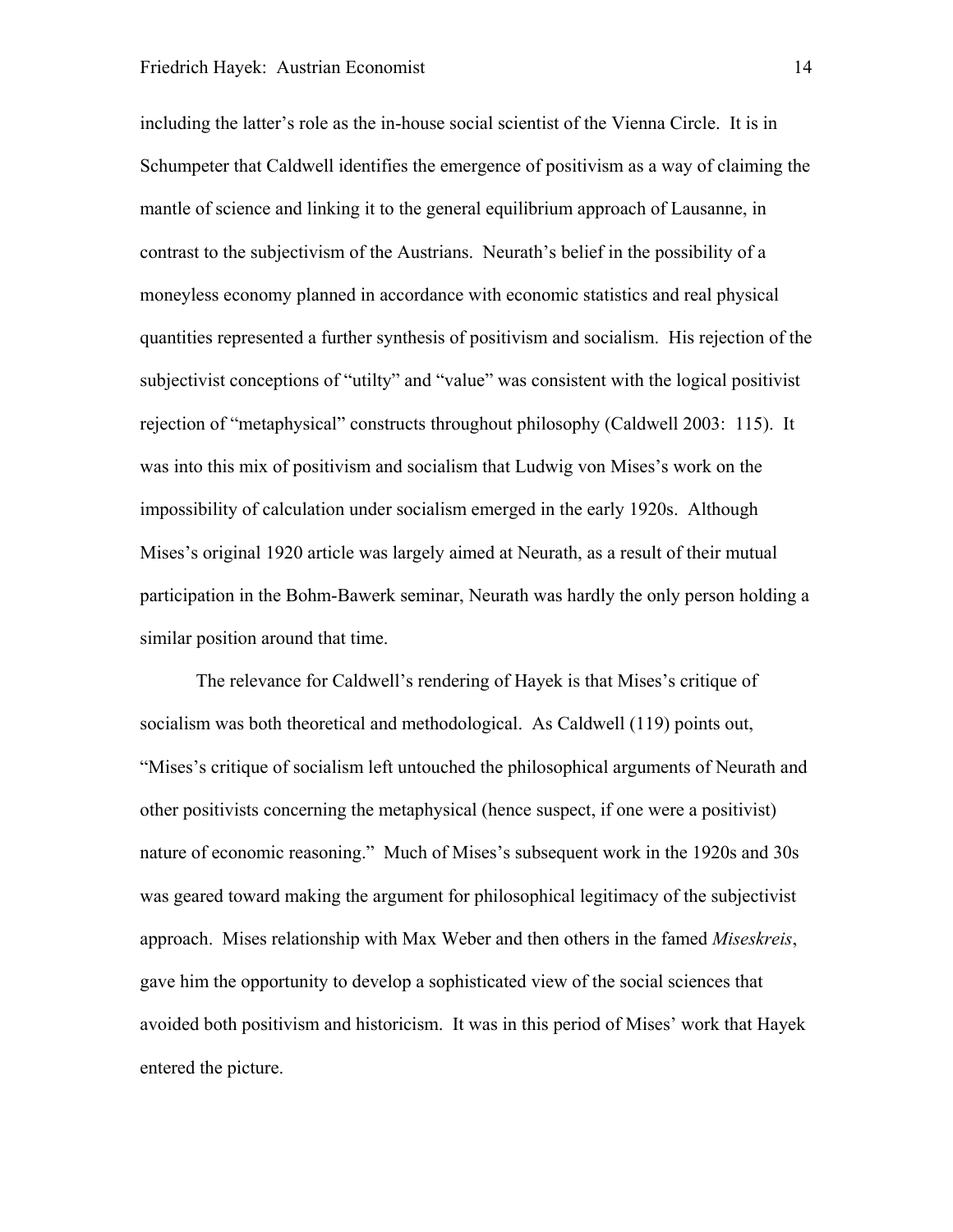It is in this sense that it is often forgotten that Hayek was first and foremost an Austrian economist. Much of the rest of Hayek's career can be understood as retracing the steps that Mises took before him, all of which were questions that the work of the early Austrians, particularly Menger, had not answered well enough. In particular, one could characterize Hayek's "challenge" as finding a scientific defense of Mises's subjectivism. Or put somewhat differently, could one construct a scientific defense of what positivism dismissed as the "metaphysical?" Although the Austrian project, particular during the post-revival years, has often been couched, by non-Austrians, in terms of a political agenda, the founding generations saw it as a claim about the appropriate methods of economic and social analysis. Whatever the differences between Hayek and Mises, and in my view they are minimal, there is little doubt that on the question of how best to do economics, they were in substantial agreement.<sup>[5](#page-27-4)</sup> Both understood that positivist approaches to economics that depended on removing the "metaphysical" elements of the human mind and human choice would not really grasp the economy as an arena of human action. Treating human beings as one modelled billiard balls on a frictionless surface was an attempt to banish anthropomorphism where it was *appropriate*.

 Caldwell's narrative of much of Hayek's subsequent work provides evidence for this view of his project. Hayek attempted to set a subjectivist approach to economics on scientific foundations, thus exposing the unscientific approach of the positivists. In doing so, he was also able to articulate a more modest conception of the task of economics, what Caldwell calls "economic reasoning" in contrast to the "economic modelling" that was to overtake the profession in the  $20<sup>th</sup>$  century. This narrative begins as early as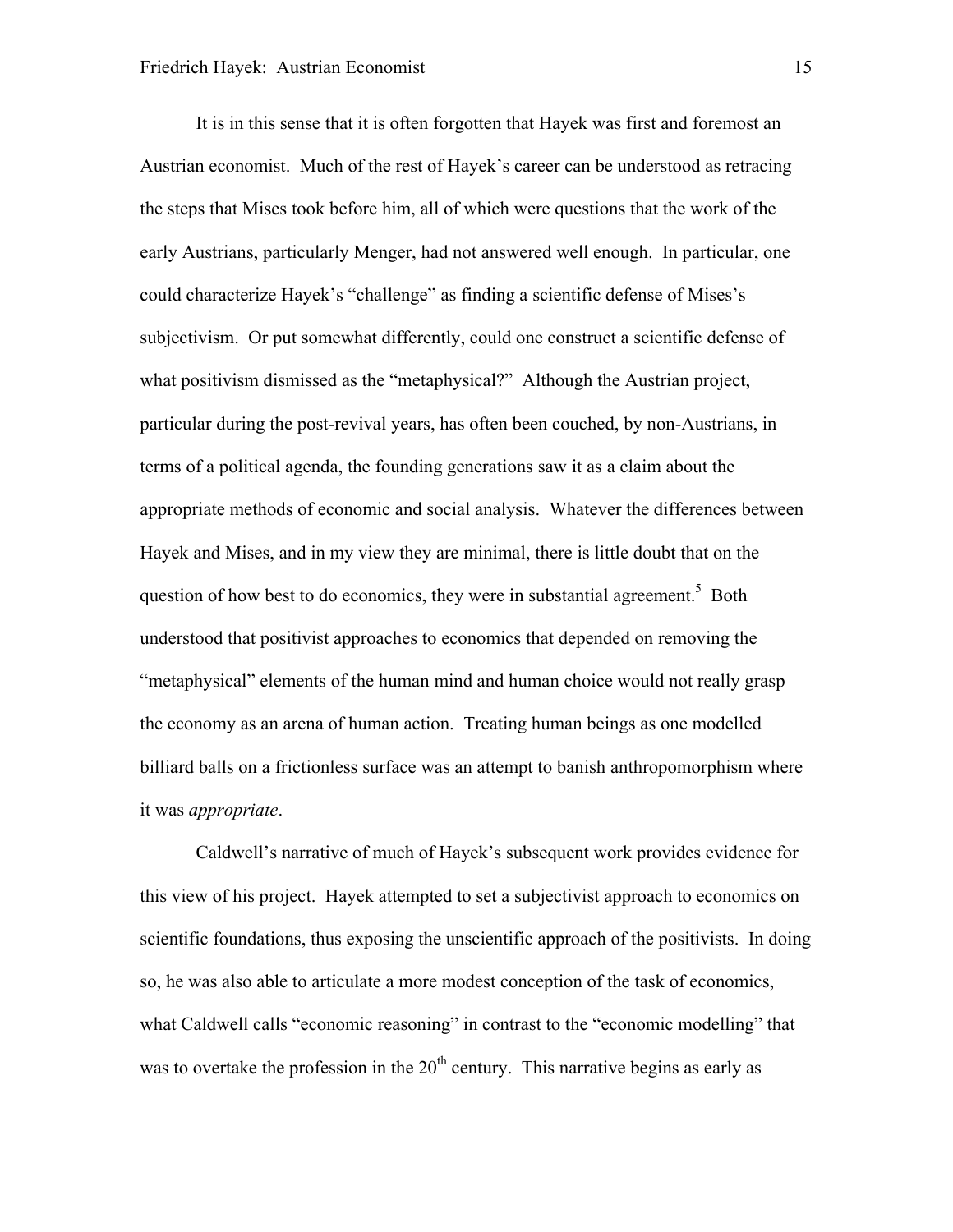Hayek's work on the business cycle in the 1920s. Caldwell offers a novel interpretation of Hayek's methodological approach in *Monetary Theory and Trade Cycle* (1966 [1933]). He suggests that it is best read as a response to Adolph Lowe's methodological claim that any analysis of monetary pheonmena must use a theory (in contrast to institutionalist approaches then gaining adherents) and that existing equilibrium theories were found wanting, thus necessitating a more "dynamic" approach. Caldwell argues that Hayek rescues broadly equilibrium-oriented theory by introducing money as a phenomenon that breaks the simple relationships of general equilibrium theory yet still allows us to tell a causal story about how economic variables will respond. That is, it enables us to use "economic reasoning" without a tight "economic model." Here is one of the earliest examples of Hayek attempting to sail between the methodological Scylla and Charybdis of theory-less institutionalism and human-less positivism.

In Caldwell's reading, the 1930s were a time of consolidation for Hayek and fellow travellers like Robbins, but were simultaneously a time of transition in terms of the nature of their intellectual opposition. Specifically, Caldwell offers an interpretation of Robbins' (1932) *Nature and Significance* that emphasizes the aforementioned distinction between "economic reasoning" and formal "economic models." Robbins disguished between "purposiveness" and "perfect rationality," with the former being part of more general economic reasoning and the latter being what transforms economic reasoning into a formal economic model. Caldwell reads Robbins' book as a strong defense of the necessity of the former for any social analysis. Combined with Hayek's attack on historicism and institutionalism in "The Trend of Economic Thinking," (1933) the two LSE professors had both solidified the place of economic reasoning and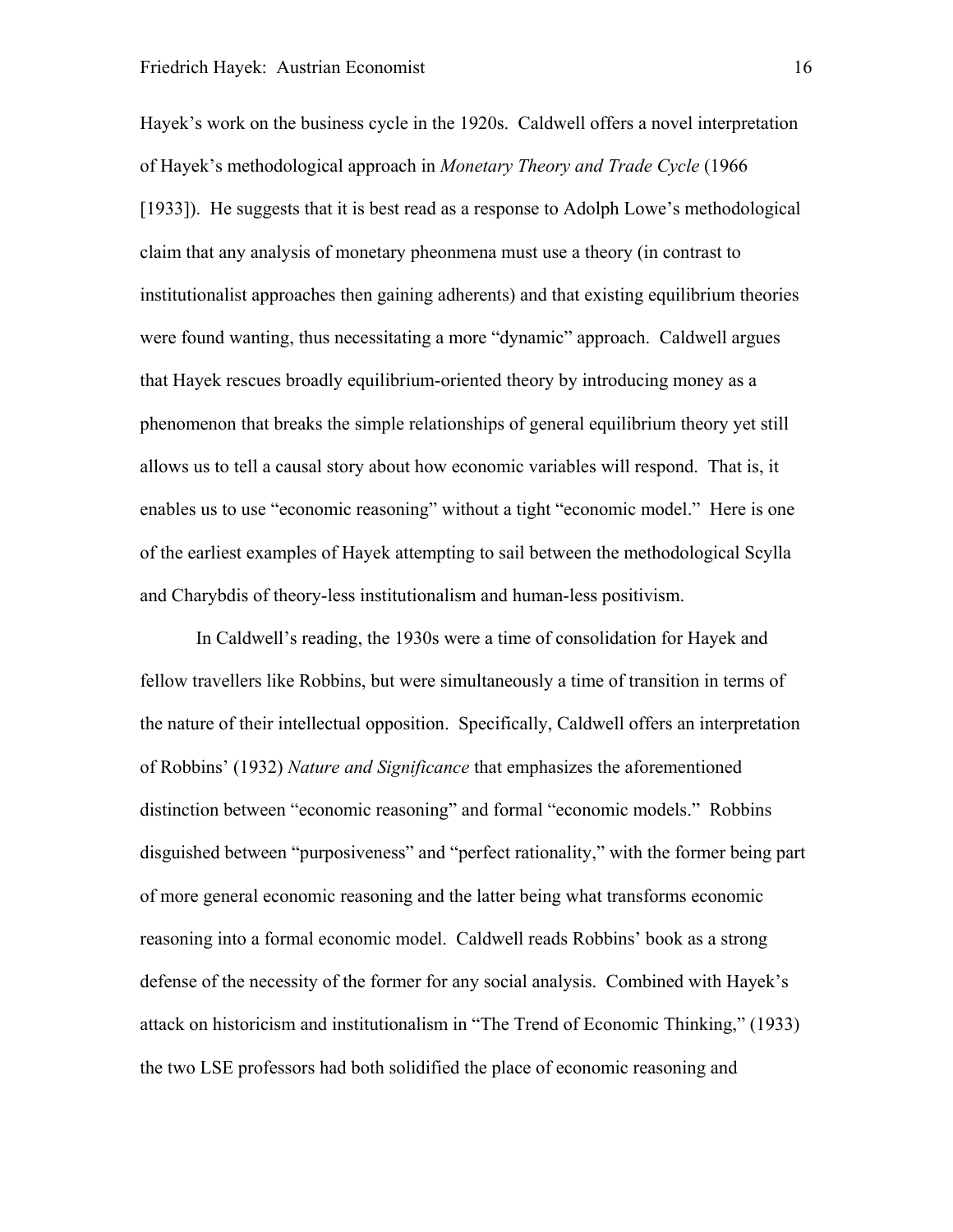demonstrated why its results are so strongly resisted. However, by the time this "one-two punch was complete" (199), historicism and institutionalism were largely gone and positivism was the new up-and-comer.

At the same, time Hayek was enmeshed in the debates with the socialists and Keynes. Much has been written, including much by Caldwell, about the relationship between Hayek's participation in those debates and his later work. In *Hayek's Challenge*, Caldwell takes the opportunity to add some nuance to his earlier arguments about these various relationships. "Economics and Knowledge" (1937) remains the turning point, but not because it was a methodological shift per se, or that it should be read as a contribution to both debates, which it should, but that it is the beginning of Hayek's realization of what were the issues at stake in these two debates. What Hayek saw as the common element in them was best represented by those whom he called the "men of science:" those who thought that the tools of science could be put in service of improving human social arrangements through planning the economy in some sort of way. As Caldwell notes, by the late 1930s and into the 40s, it was this (pseudo)scientific mentality that had become the mainstream intellectual force in opposition to classical liberalism of Hayek.

It is here that Caldwell's reading of Hayek is both at its most careful and revealing. Caldwell offers a rendering of Hayek's work on "scientism," theoretical psychology, and evolutionary theory that provides a new way of seeing Hayek's methodological and theoretical contributions. By the early 1940s, Hayek had envisioned a grand project that would explore "the abuse and decline of reason in modern times." It was to be a project largely in the history of ideas, up through and including fascism and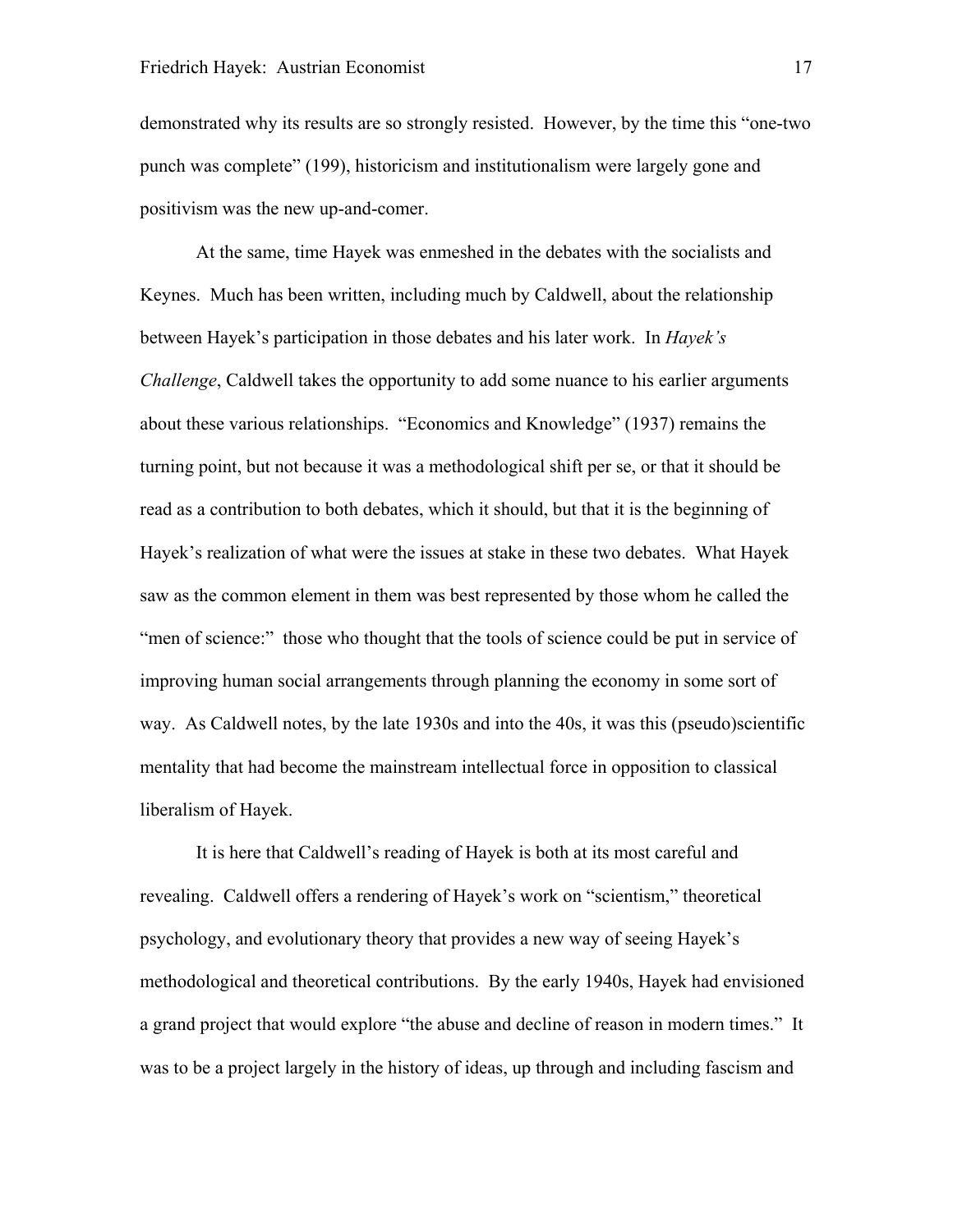communism in the  $20<sup>th</sup>$  century (240-1). However, that project, at least as a unified whole, was abandoned, although pieces appeared in various places. The most important of those pieces was the essay on "Scientism and the Study of Society" that appeared in 1942-44 in three parts.

Caldwell's interpretation of the scientism essay is that it is Hayek's first response to the "men of science" in that it attempts to carve out the distinct role and methods of the social sciences, and why the positivistic methods then thought to be characteristic of the natural science cannot be applied to the study of humans. As Caldwell notes, there are both old and new arguments in that piece. The new arguments, however, centered around themes that harkened back to Hayek's student days when he was interested in, and wrote about, theoretical psychology. In particular, the scientism essay is where some of the ideas that would see a more complete form in *The Sensory Order* (1952) first appear in Hayek's published work. In a footnote, Caldwell provides evidence that Hayek linked the essay and the book in comments he made in later years. What is central to Caldwell's story is that the arguments from psychology provided a way for Hayek to argue against the "men of science" with "what he thought were truly scientific arguments" (260). That is, Hayek aimed to show that the belief that the social world could be redesigned with the methods of science was itself unscientific because it assumed as a matter of faith that the progress of knowledge could be "planned." The scientific understanding of the mind Hayek offered in *The Sensory Order* showed that the supposedly scientific methods of the "men of science" could not be applied to society. This project parallels Menger's aforementioned attempt to argue that his approach made for better history than that of the historical school because it recognized that one could not do good history without theory.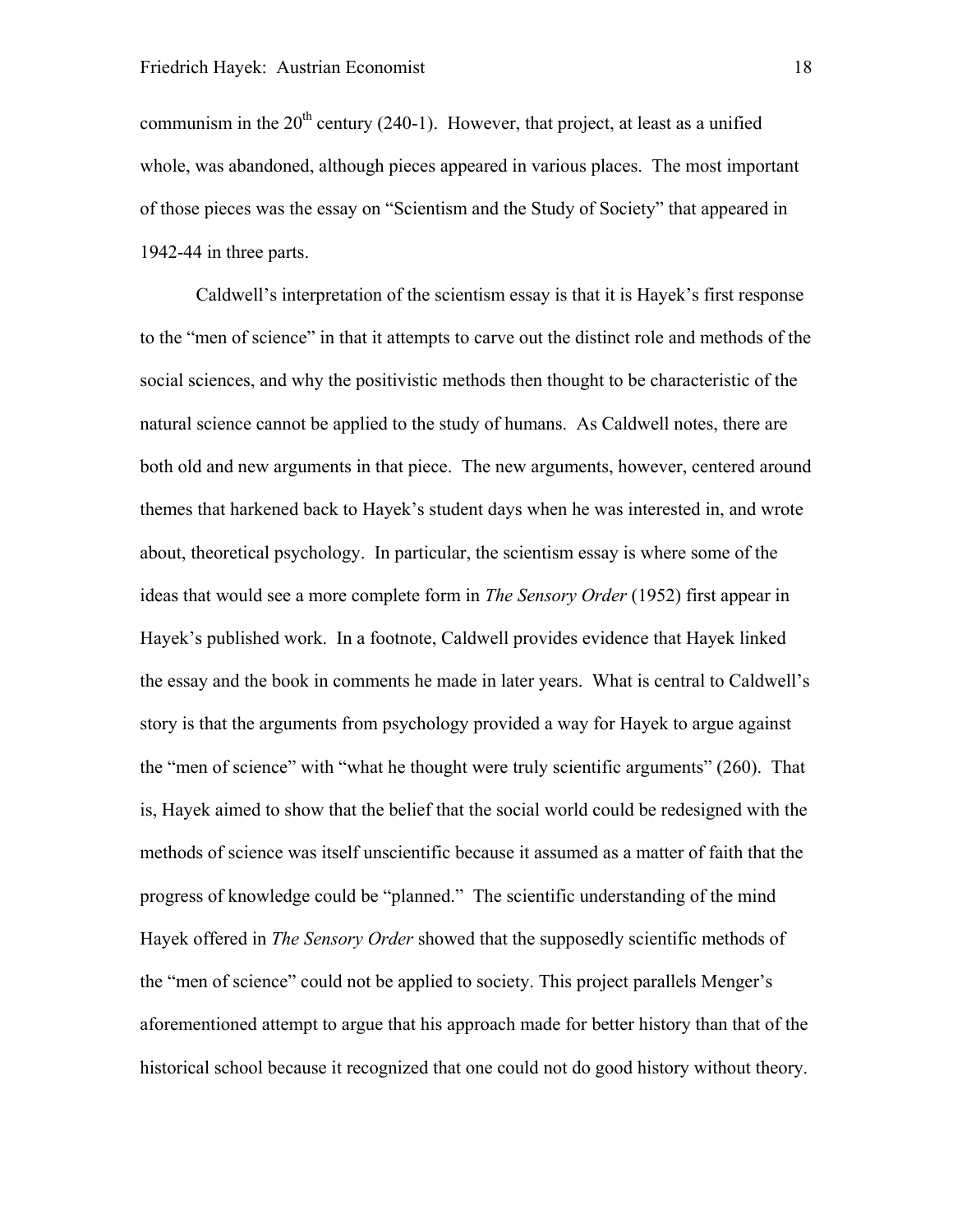Both Menger and Hayek argued that their views were more true to the stated aims and values of their opponents than were the views of their opponents.

The themes of *The Sensory Order* have been covered in other places, and Caldwell's summary in chapter 12 is concise and accurate. The key result he notes is that Hayek's view of the mind as a classification system means two things: 1) all knowledge is interpretation, or all facts are theory-laden, because what it means for the mind to "know" is to have already classified objects before we are consciously aware of them; 2) the mind can never "step outside" itself to be able to know its operation in full, thus mind cannot fully explain mind. The implications of these two results for social science are highly significant as they undermine reductionist, positivist, and behaviorist approaches that deny the existence of mental events that we are unable to explain in purely physical terms. Hayek offers a scientific defense of the propositions that a) there are no "brute" facts and b) that even though we know that the mind is ultimately a physical phenomenon, we are unable to describe those processes in detail, which means we must make reference to "purpose" and "intentionality" and all the other categories of a distinctly social-scientific approach. What is crucial is that making reference to such terms is not *unscientific* but *more* scientific. It is the "men of science" who are "unscientific," or engaging in superstition about the power of science.

One other way of reading this period in Hayek is that he was, as Caldwell has termed it here and previously, arguing for a "scientific subjectivism." The role of *The Sensory Order* in Hayek's lifework is as the science that could "build a case for a subjectivist approach in economics" (260). It is here where Hayek the Austrian economist cannot get lost in the shuffle. If it is true that one good reading of Hayek is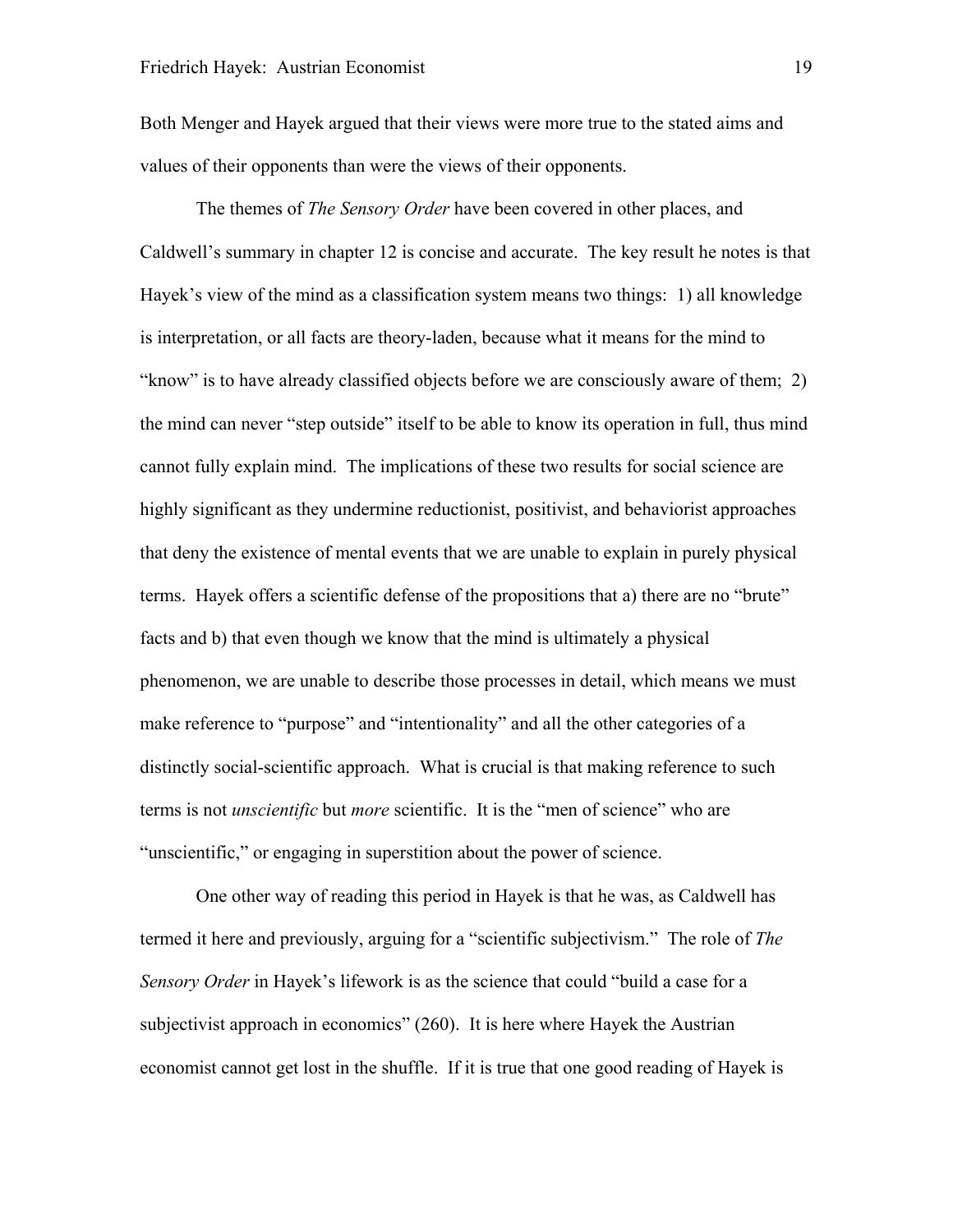that he was trying to offer better answers to the questions Menger and Mises had posed than they had themselves, then Caldwell's treatment of Hayek's work on scientism provides evidence for that reading and for the claim that Hayek did, in fact, provide better answers. It is also important that the abuse of reason project and the foray into the science of the mind come on the heels of Hayek's dual defeat in the two major debates of economics of the period. Hayek's frustration was likely not just at losing the debates, but that he could not get his opponents to understand or respect the position he was taking with respect to what economics could and could not do. That frustration manifests itself in the trio of papers on knowledge of the late 30s and mid 40s (1937, 1945, 1946), which address the frustration at the level of economic theory. But what seemed to become increasingly clear to Hayek is that the trouble was deeper and that he would have to revisit questions of the methodology of the social sciences to get at the issues that were foundational in the debates over socialism and Keynes. It was those questions of methodology raised by the scientism essay that led, as Caldwell argues, to the work on the mind. What I would emphasize is that the work on the mind cannot be divorced from the Austrianness of Hayek's economics. A thoroughgoing subjectivism would lead one to explore the issues Hayek did, and it was certainly a step forward in the Austrian tradition to find out that subjectivism is supported by the science of the mind.

One other possible point of connection should be mentioned, and it is one Caldwell does not address. There is a striking resemblance between Hayek's theory of the mind and the Austrian theory of capital. The idea of the mind as a classification device, the ways in which a different object can be classified in multiple ways, the idea that those different classifications depend upon the purpose at hand, and the notion that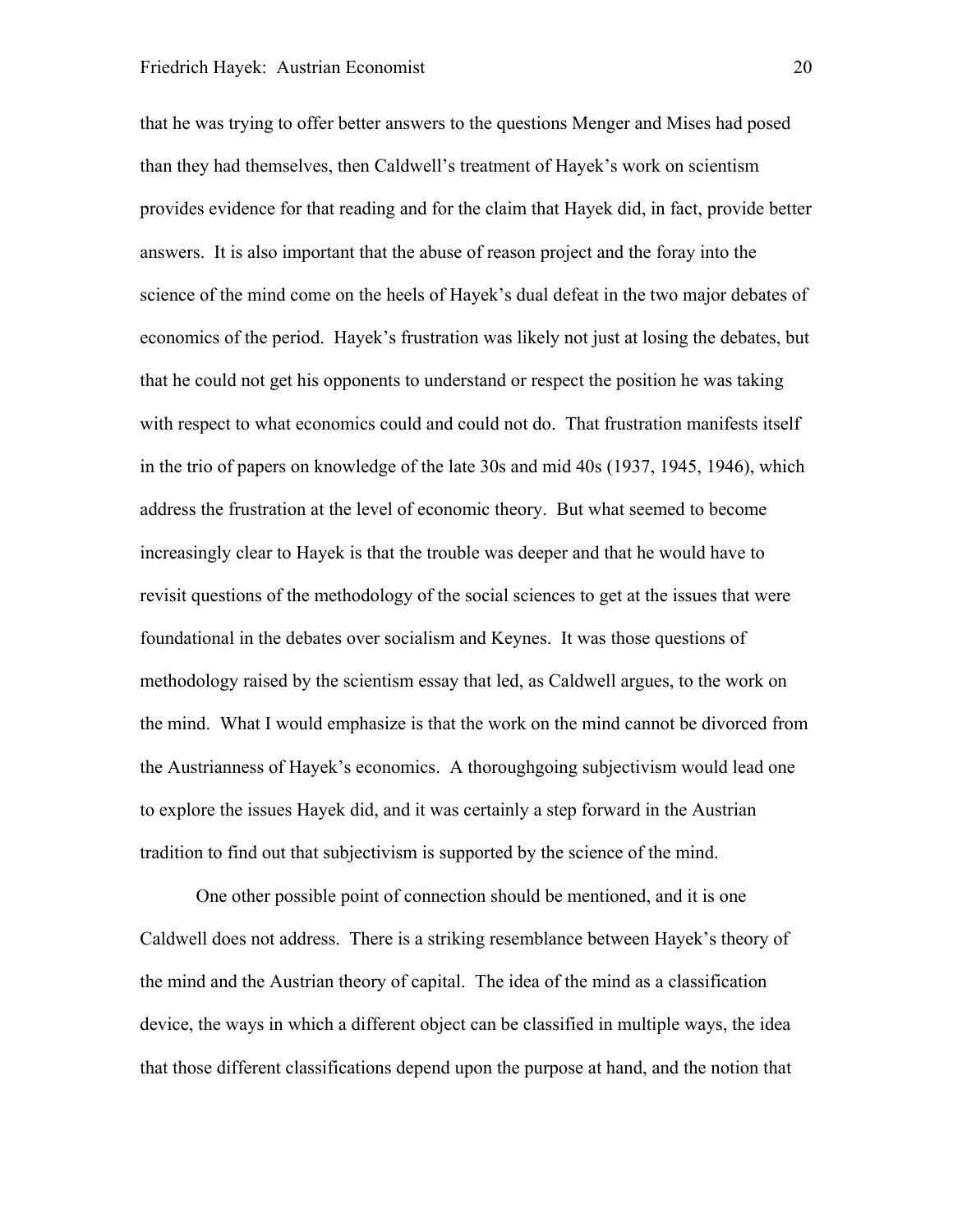the mind is a complex structure capable of multiple forms of connections and adaptations all are reminiscent of Austrian capital theory. Of course Hayek was working on *The Pure Theory of Capital* just before turning to the scientism essay and the broader issues, and his stated reason for giving up on the larger two-volume project on capital he originally envisioned was precisely that it got too complex to treat in detail.  $6$  These issues could be explored in more detail, including finding any historical material where Hayek makes such a connection. Still, given how central the role of the Austrian theory of capital was to both debates that he lost, it should not be a surprise that working further on capital theory would lead him to reconsider fundamental issues of subjectivism, methodology, and complexity.

The final piece of Caldwell's puzzle is the move toward evolutionary theory that takes place in the 1950s and 60s. He provides evidence of Hayek's interaction with evolutionary theorists at the University of Chicago during the period Hayek was on the Committee on Social Thought, including the relationship with Michael Polanyi that produced the first appearance of "spontaneous order" in Hayek's work. What is of interest to the main narrative is that it is here that Hayek begins to explore the relationships among rules, social orders, and evolution. Caldwell's conclusion is that exploring these issues of complexity and order, and the role of rules in making complex orders possible, shifted Hayek's methodological position from distinguishing between natural and social phenomena to simple and complex phenomena. Thus, Hayek now sees more in common between biological evolution and social evolution than he does between, say, the simple phenomenon of the family and the complex phenomenon of a market, even though the latter are both social phenomena. This shift in Hayek's thinking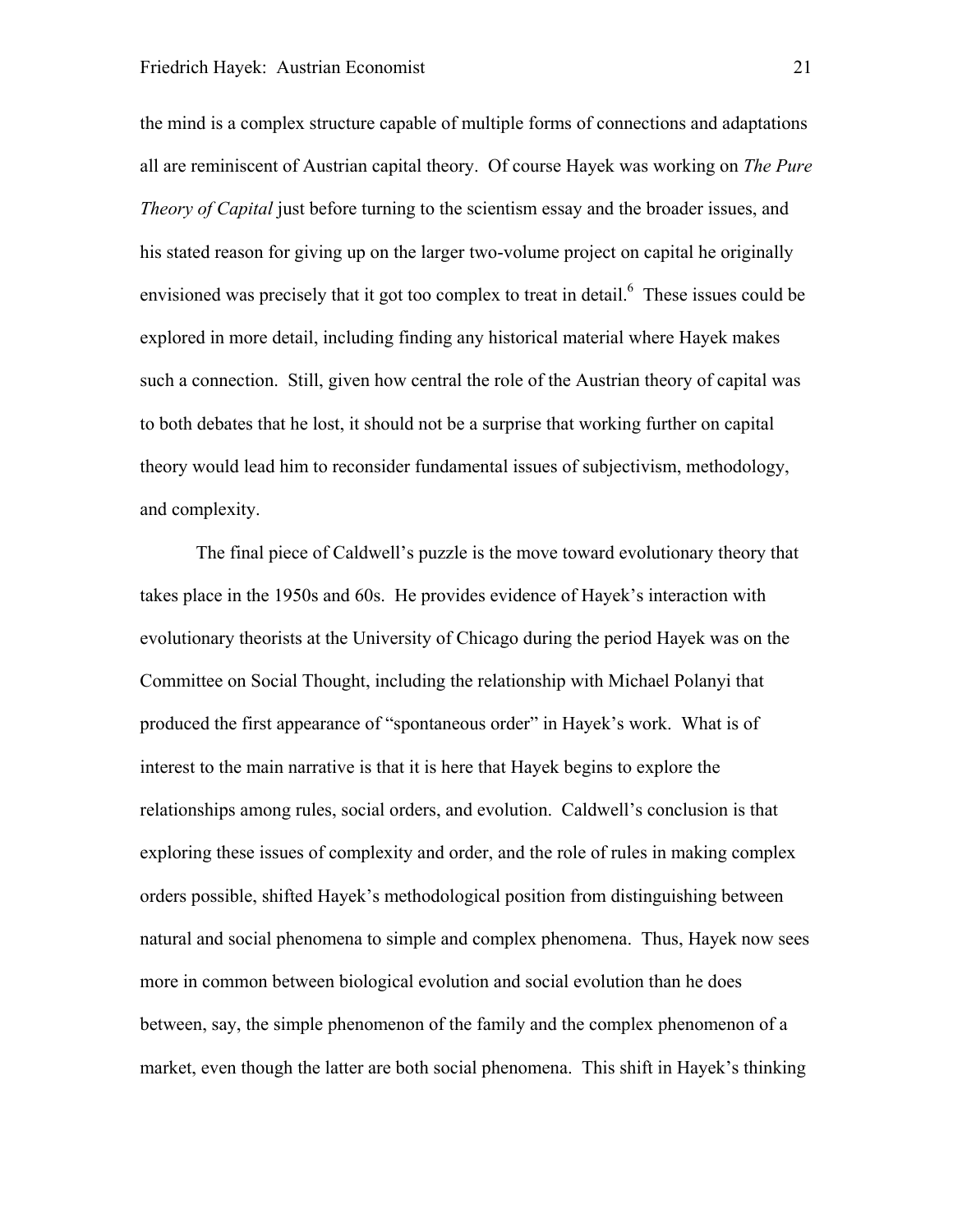is key to his work on issues of mind, rules, and order in the 50s and 60s, and Caldwell has quite rightly, and creatively, identified both the content and source of that shift. In line with his roots in Austrian economics, this newer Hayekian distinction also harkens back to Menger's distinction between pragmatic and organic institutions. Caldwell's understanding of Hayek's own evolution completes the circle, as Hayek is now understood as providing more and better answers to the questions that he was first "raised" on as an economist in Austria of the early  $20<sup>th</sup>$  century.

Caldwell makes a conscious choice not to explore Hayek's work in political philosophy in any great detail. However, the linkage between his main themes and Hayek's later work in political philosophy is fairly straightforward. Hayek's work on the mind leads to his classical liberal politics of constitutionally constrained limited government via the insights of Austrian economics and the spontaneous order theory approach to complex social phenomena. The limits of the human mind imply that we must rely on rules and institutions to guide our action in a world of structural uncertainty, and the limits of our ability to know the details of the human mind imply that we must put rules in place that prevent human beings from acting in ways that would require knowledge that they could not possibly possess. As I have argued elsewhere, "Constitutional rules are the public expression of our self-recognition of the limits to our reason" (Horwitz 2000: 37). Furthermore, given the tacit nature of a fair amount of human knowledge, effective institutional solutions to uncertainty are most likely to emerge from unhampered human interaction. All of this together leads to the sort of political philosophy outlined in *The Constitution of Liberty* (1960) and the three volumes of *Law, Legislation, and Liberty* (1973, 1977, 1979).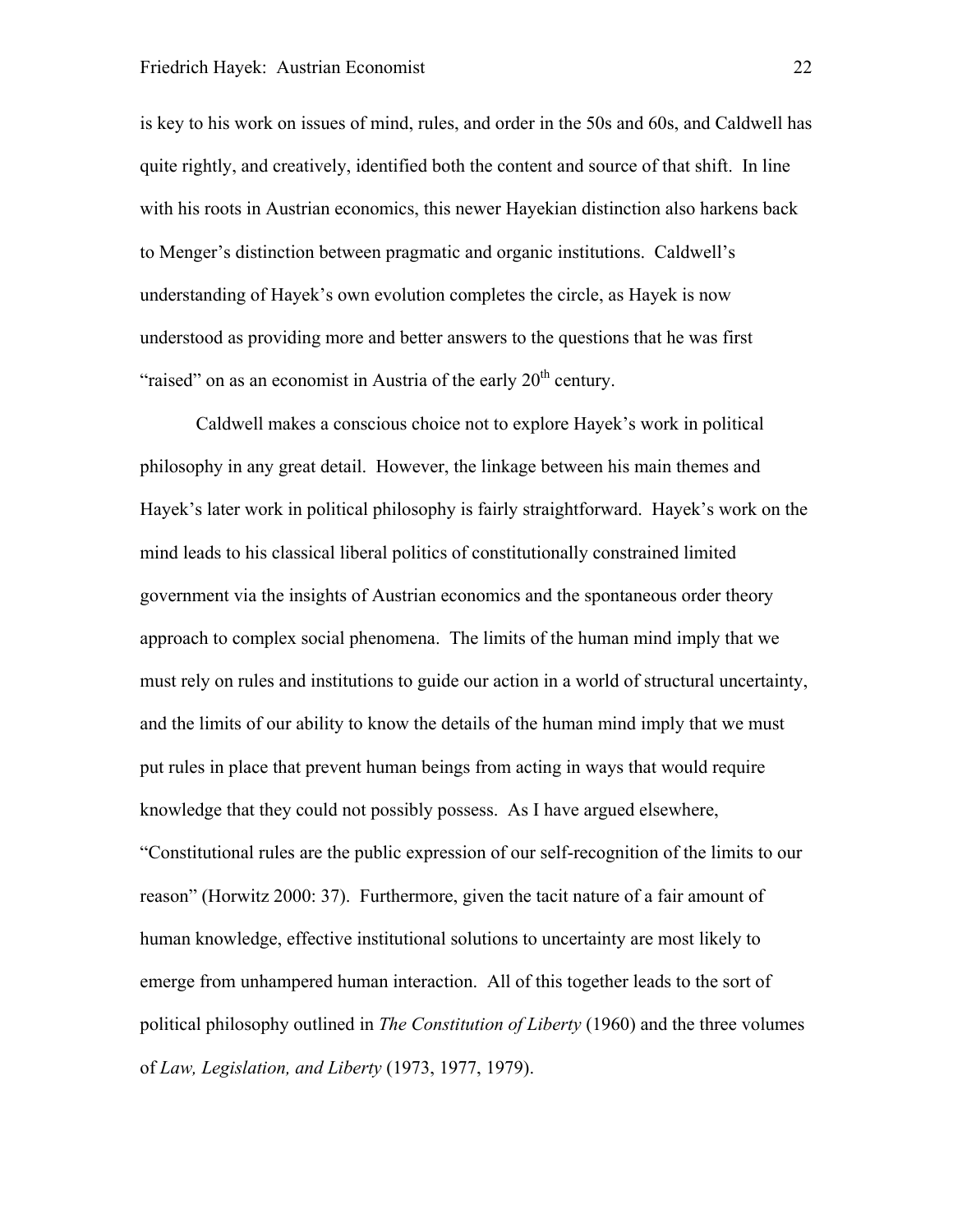# **Conclusion**

As opposed to the pastiche of ideas Ebenstein offers, Caldwell gives us a clear narrative of Hayek's work. There is in Caldwell's Hayek a clear line of development from the work of the 30s, through the 40s, 50s, and 60s. Hayek's vision of economics is one that begins with the vision of the human mind he outlines in the 40s and 50s, which serves as a way to undergird the subjectivist vision of economics that he outlined in the 1930s. In addition, his later work on the market order as a complex phenomenon, and the methodological argument that complex phenomena can only be understood by "explanations of the principle" and not by describing the details, links back to what Caldwell identifies as the "economic reasoning" approach of Hayek and Robbins in the 1930s. To close the loop, the mind itself is a complex phenomenon only comprehendible in terms of explanations of the principle. Minds are only capable of such explanations of the principle, which is more or less what Robbinsian "economic reasoning" provides to economic theorists. As Caldwell hints in the last few chapters, his understanding of Hayek's challenge charts out an alternative vision of economics, one that is more modest in its substitution of economic reasoning for economic modelling and in its recognition of limits of human reason and intentional design in its theory of rationality and human action. By implication, it becomes an economics more concerned with the roles of institutions in overcoming those limits and the corresponding uncertainty of action in the social world. Caldwell's cataloguing of possible Hayekian directions for economics in the penultimate chapter is a call for pluralism and gains from exchange among many alternatives to the mainstream.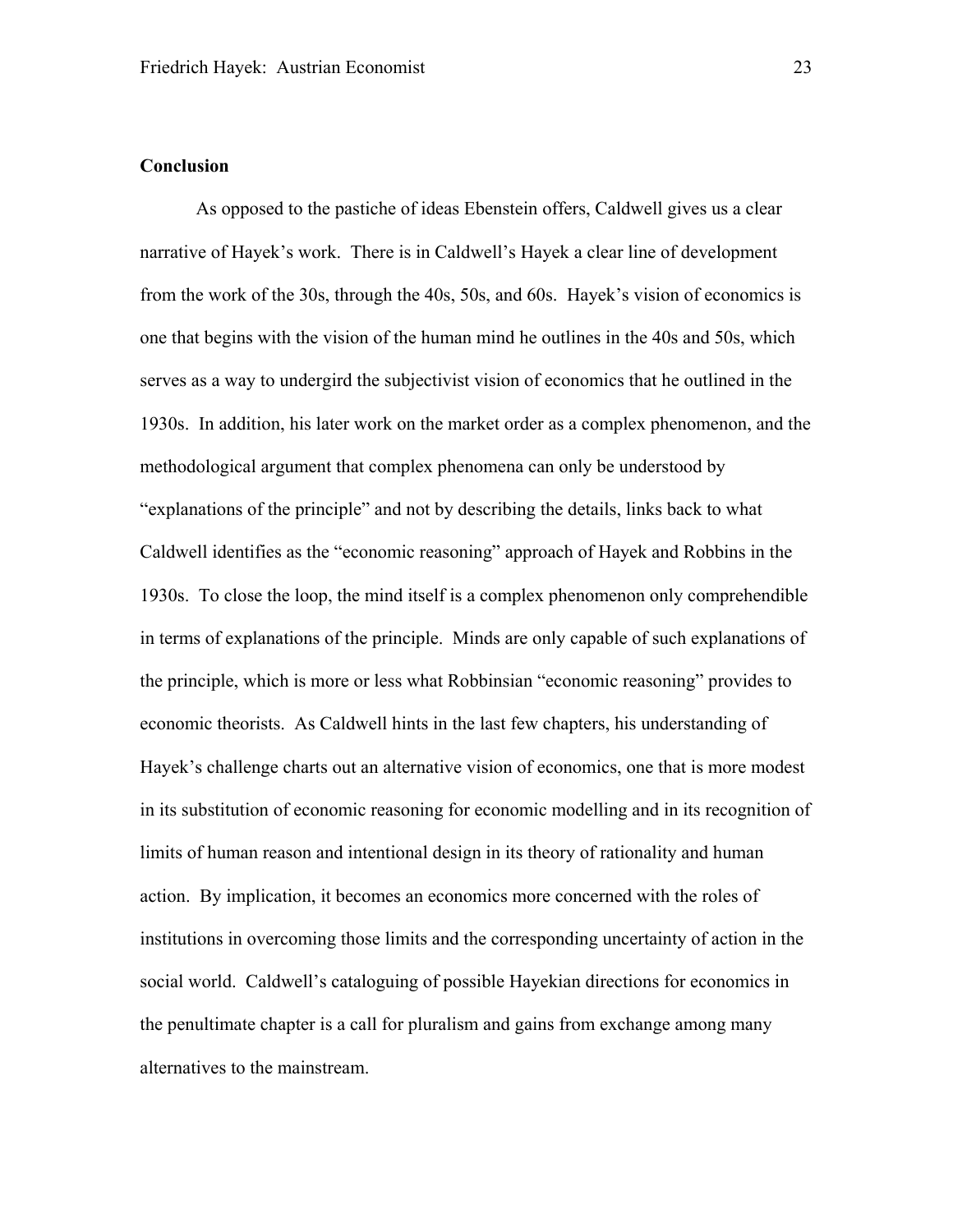Lastly, Caldwell's book stands as excellent evidence for the argument he raises at the very end of the book for the need to rescue history of economic thought in our discipline. One key role of the history of economic thought is to explore alternative approaches to economics - the ones that might have been. The historian need not engage in rational reconstruction nor in Whig history. The answers are neither all in the past nor crystallized in current practice. Rather, critical interrogation of our past is a way to understand what roads we have and have not taken and why. A broad understanding of historical context is necessary to answer those questions, and work like Caldwell's is evidence for the importance of history of economic thought. Caldwell's *Hayek's Challenge* is finally a challenge to the profession to both understand its past and rethink its future. Time will tell how the profession responds, but after reading this outstanding contribution, no one can say the challenge has not been clearly and forcefully laid down.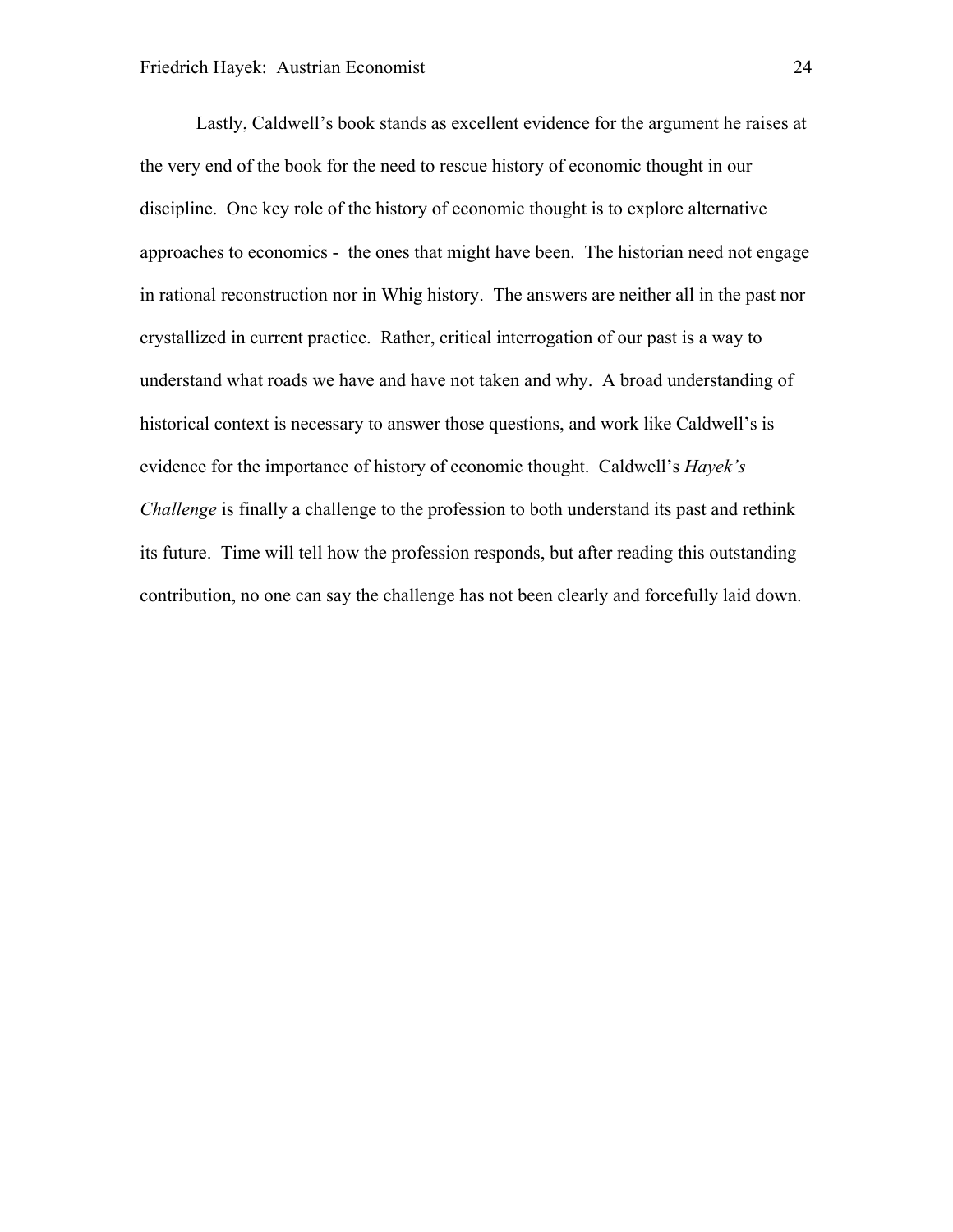### **Notes**

 $\overline{a}$ 

 $<sup>1</sup>$  The most egregious example of this was Ebenstein's inability to portray accurately</sup> Hayek's view that capital is "heterogenous," which Ebenstein (2001: 83) understood as meaning that capital "cannot be put to many uses." As distinct from purely homogenous capital, such as in the Knightian framework, then yes, capital in the Austrian view cannot be put to *any* use. But Ebenstein's definition is misleading in that the whole point of calling capital "heterogenous" was to emphasize that it has *multiple but not infinite* uses, and that capital-related decisions, especially in the Austrian understanding of the business cycle and socialist calculation, could not assume zero costs of capital conversion. The point in Hayek was that capital *could* be put to multiple (though perhaps not "many") uses. Ebenstein's discussions seem to take heterogenous to mean much more akin to highly-specific capital than Hayek ever suggested. Discussions on the Hayek-L email list in April of 2003 cover these concerns quite nicely, e.g.,

## [http://maelstrom.stjohns.edu/CGI/wa.exe?A2=ind0304&L=hayek-l&P=R4512.](http://maelstrom.stjohns.edu/CGI/wa.exe?A2=ind0304&L=hayek-l&P=R4512)

 $2^2$  Another example of a somewhat unforgivable, and somewhat mysterious, error is Ebenstein's use of "The Abuse and Decline of Knowledge" project as the name for what both Hayek and Caldwell consistently call "The Abuse and Decline of Reason" project. What makes the error so mysterious, is that the subtitle of Hayek's (1952) *The Counter-Revolution of Science* is "Studies in the Abuse and Decline of Reason," not to mention the fact that "the abuse and decline of knowledge" would be a strange title for a thinker so devoted to the growth of knowledge. Lastly, Ebenstein gets it right in his 2001 book, which makes the error even more inexplicable.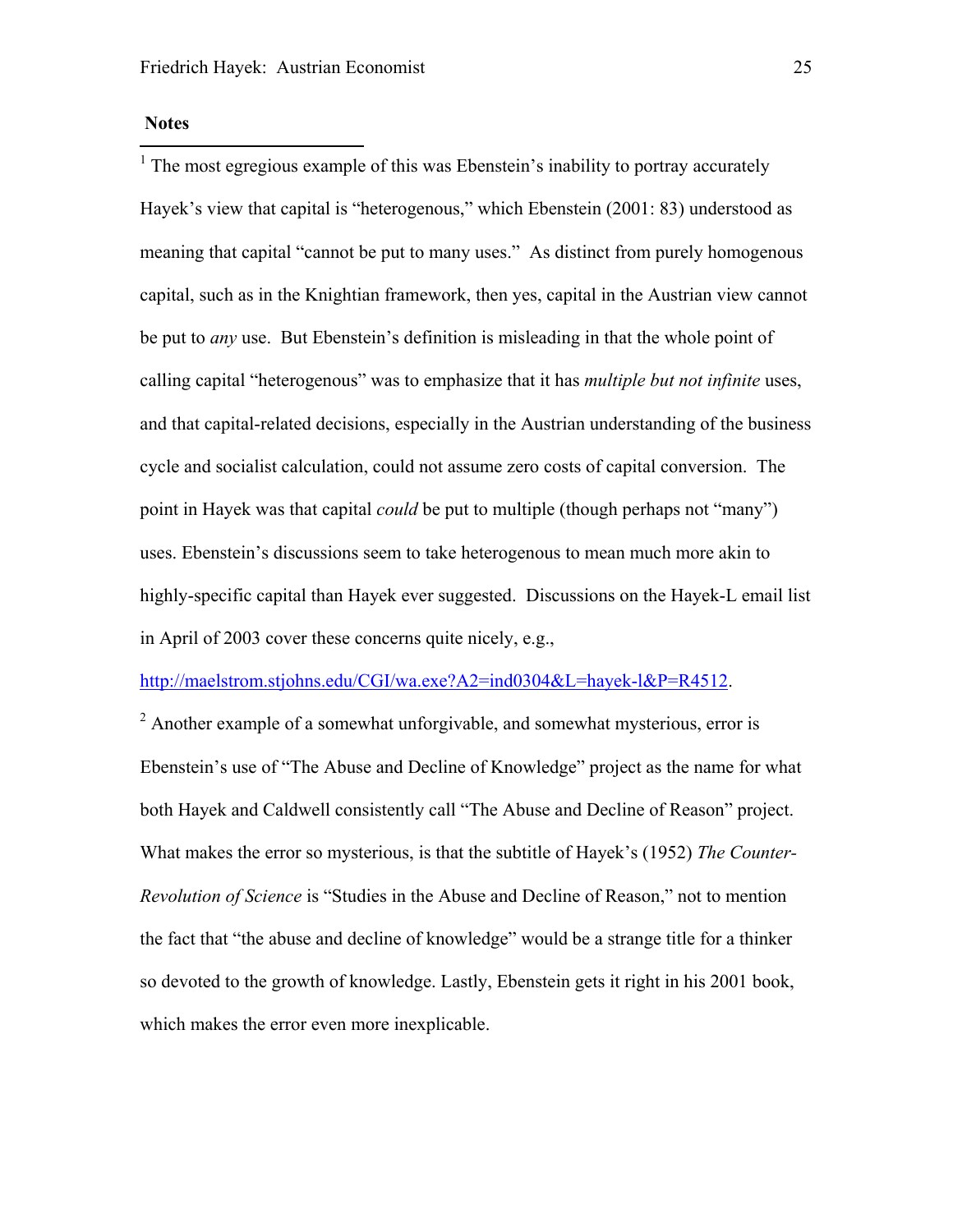<sup>3</sup> Ebenstein also uses a very user-unfriendly citation style. In-text quotes are just left in quotes with no notation after them, and the reader must turn to the back of the book, find the appropriate chapter, and then look for the page number followed by the first and last parts of the quote separated by an elipsis. After that comes a full citation to the source. This seems a hybrid of various standard styles that captures the worst of several of them. In addition, the book has a index of names but no general index of subjects. In trying to find the discussion of Hayek's divorce, for example, one would have to know that Hayek's first wife's name was "Hella" and go from there.

 $4$  I raise some criticisms of this view in my review of the book in Horwitz (2004a).

 $<sup>5</sup>$  On the commmonalities between Mises and Hayek, see Boettke (1998), Horwitz (1998),</sup> Koppl (2002), and Horwitz (2004b). For a contrary view, see Salerno (1990).

 $<sup>6</sup>$  His later endorsement of Lachmann's (1978) short book on capital states that it captured</sup> the essence of the ideas he was aiming at in *The Pure Theory of Capital*. One is tempted to say that Lachmann expressed various explanations of the principles that undergird the capital structure, and that such an effort is all that anyone can expect in the face of a complex phenonemon such as the capital structure.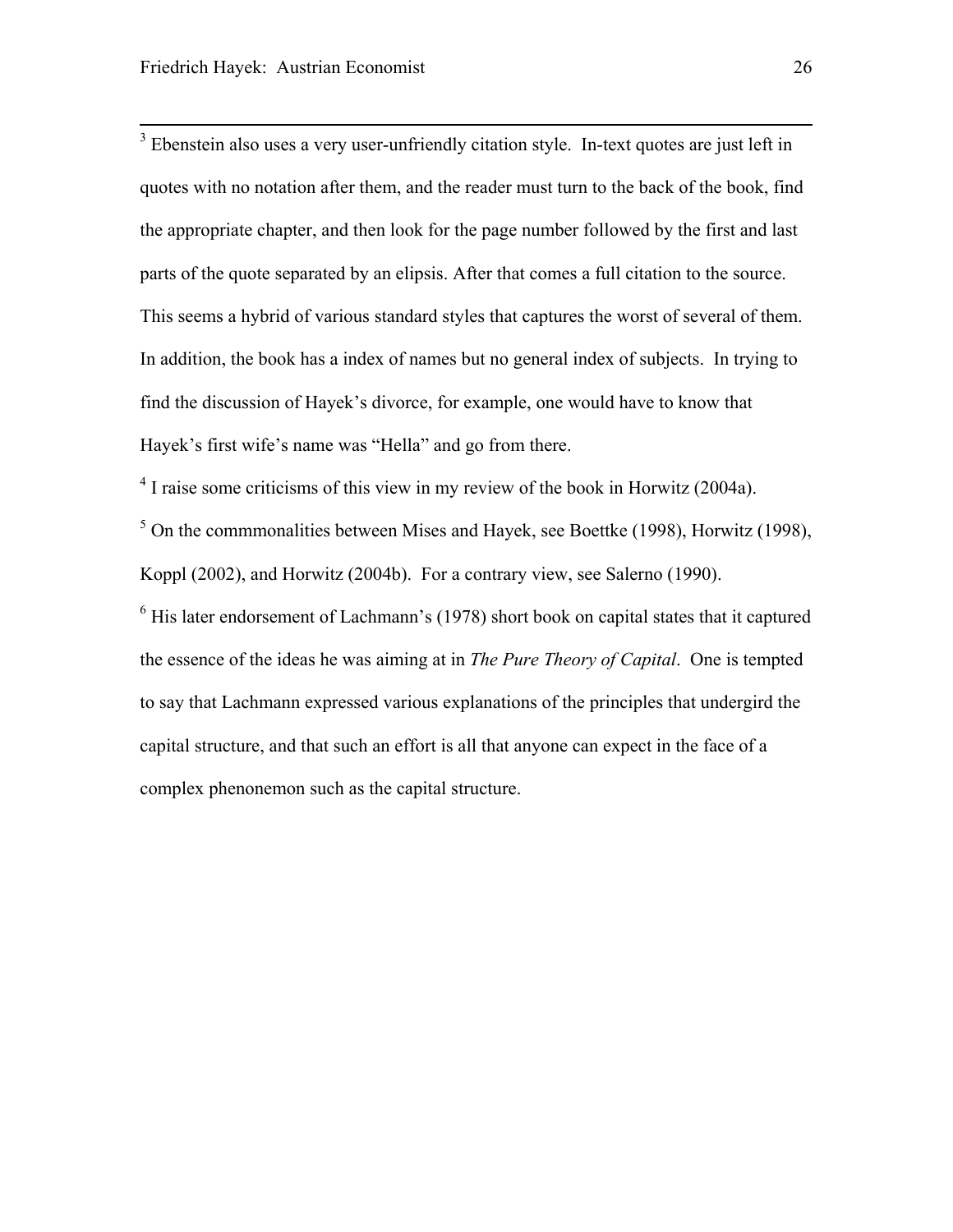## <span id="page-27-2"></span>**References**

<span id="page-27-0"></span>Boettke, Peter. 1998. "Economic Calculation: *The* Austrian Contribution to Political Economy," *Advances in Austrian Economics* 5, Greenwich, CT: JAI Press.

Caldwell, Bruce. 2003. *Hayek's Challenge*. Chicago: University of Chicago Press.

Ebenstein, Alan. 2001. *Friedrich Hayek: A Biography*. New York: Palgrave.

\_\_\_\_\_\_\_\_\_\_\_\_\_. 2003. *Hayek's Journey: The Mind of Friedrich Hayek*. New York: Palgrave.

Hayek, F. A. 1933. "The Trend of Economic Thinking," *Economica 13*, May: 121-137.

- <span id="page-27-3"></span>\_\_\_\_\_\_\_\_\_\_\_\_. 1937. "Economics and Knowledge," reprinted in *Individualism and Economic Order*, Chicago: University of Chicago Press, 1948.
- <span id="page-27-5"></span><span id="page-27-4"></span>\_\_\_\_\_\_\_\_\_\_\_\_. 1941. *The Pure Theory of Capital*, Chicago: University of Chicago Press.
	- \_\_\_\_\_\_\_\_\_\_\_\_. 1942. "Scientism and the Study of Society," (Part 1), *Economica 9*. August: 267-291.
- <span id="page-27-1"></span>\_\_\_\_\_\_\_\_\_\_\_\_. 1943. "Scientism and the Study of Society," (Part 2), *Economica 10*. February: 34-63.
	- \_\_\_\_\_\_\_\_\_\_\_\_. 1944. "Scientism and the Study of Society," (Part 3), *Economica 11.* February: 27-39.
- \_\_\_\_\_\_\_\_\_\_\_\_. 1945. "The Use of Knowledge in Society," reprinted in *Individualism and Economic Order*, Chicago: University of Chicago Press, 1948.
- \_\_\_\_\_\_\_\_\_\_\_\_. 1946. "The Meaning of Competition," reprinted in *Individualism and*

*Economic Order*, Chicago: University of Chicago Press, 1948.

\_\_\_\_\_\_\_\_\_\_\_\_. 1952. *The Sensory Order*, Chicago: University of Chicago Press.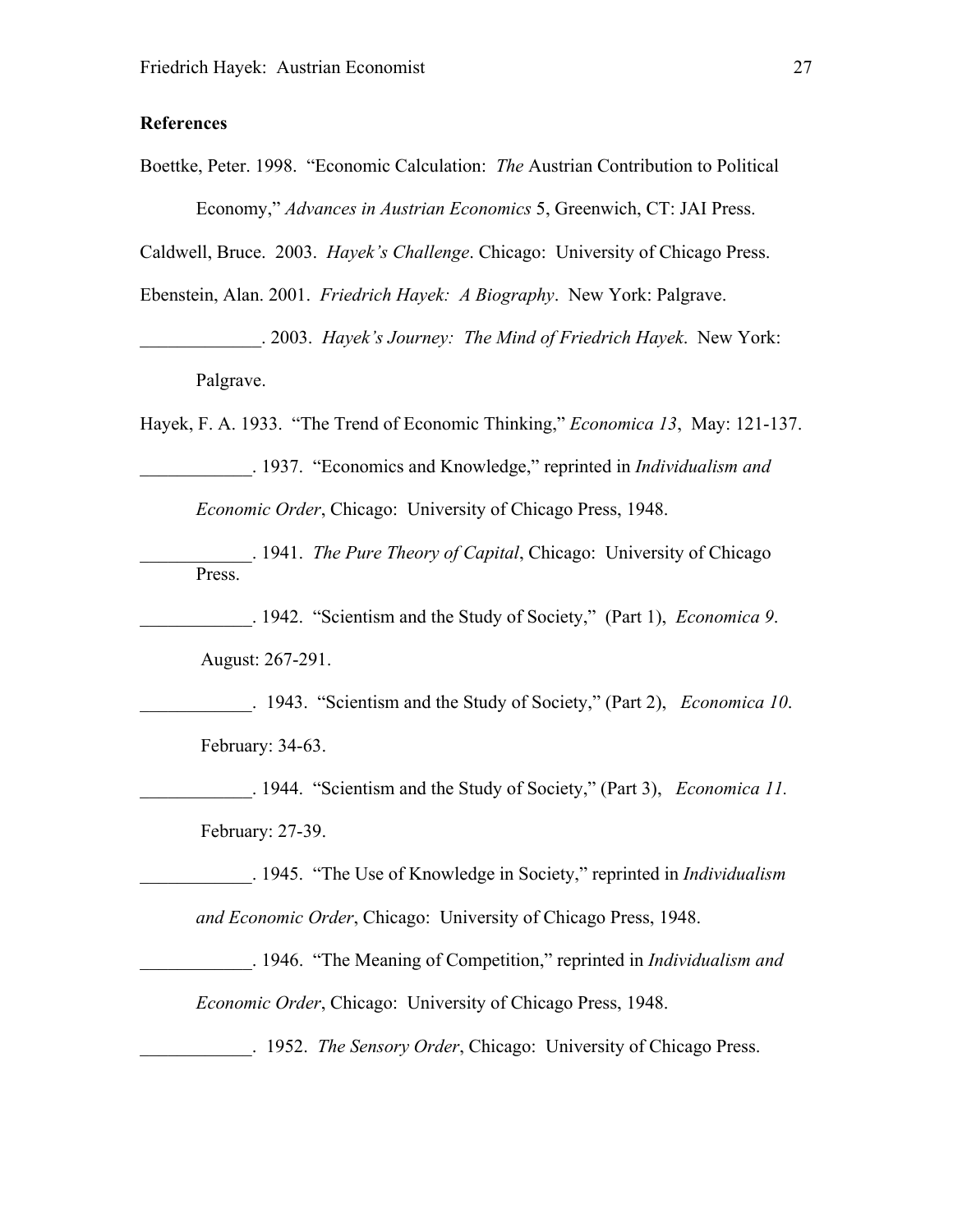|                                                                                 | 1960. The Constitution of Liberty, Chicago: University of Chicago            |
|---------------------------------------------------------------------------------|------------------------------------------------------------------------------|
| Press.                                                                          |                                                                              |
|                                                                                 | . 1966 [1933]. Monetary Theory and the Trade Cycle, New York:                |
| Augustus M. Kelley.                                                             |                                                                              |
|                                                                                 | . 1973. Law, Legislation, and Liberty, vol. 1, Chicago: University of        |
| Chicago Press.                                                                  |                                                                              |
|                                                                                 | . 1977. Law, Legislation, and Liberty, vol. 2, Chicago: University of        |
| Chicago Press.                                                                  |                                                                              |
|                                                                                 | _. 1979. Law, Legislation, and Liberty, vol. 3, Chicago: University of       |
| Chicago Press.                                                                  |                                                                              |
|                                                                                 | . 1988. The Fatal Conceit: The Errors of Socialism, W. W. Bartley III,       |
| ed., Chicago: University of Chicago Press.                                      |                                                                              |
| Horwitz, Steven. 1998. "Monetary Calculation and Mises's Critique of Planning," |                                                                              |
|                                                                                 | History of Political Economy 30, Fall: 427-50.                               |
|                                                                                 | 2000. "From The Sensory Order to the Liberal Order: Hayek's Non-             |
|                                                                                 | rationalist Liberalism," Review of Austrian Economics 13, March: 23-40.      |
|                                                                                 | . 2004a. Review of Kenneth Hoover, <i>Economics as Ideology: Keynes</i> ,    |
|                                                                                 | Laski, Hayek, and the Creation of Contemporary Politics, available online at |
|                                                                                 | Economic History Services website (EH.net), April:                           |
|                                                                                 | http://eh.net/bookreviews/library/0766.shtml                                 |
|                                                                                 | . 2004b. "Monetary Calculation and the Unintended Extended Order:            |
|                                                                                 | The Misesian Microfoundations of the Hayekian Great Society," unpublished    |
|                                                                                 | manuscript, St. Lawrence University.                                         |
|                                                                                 |                                                                              |